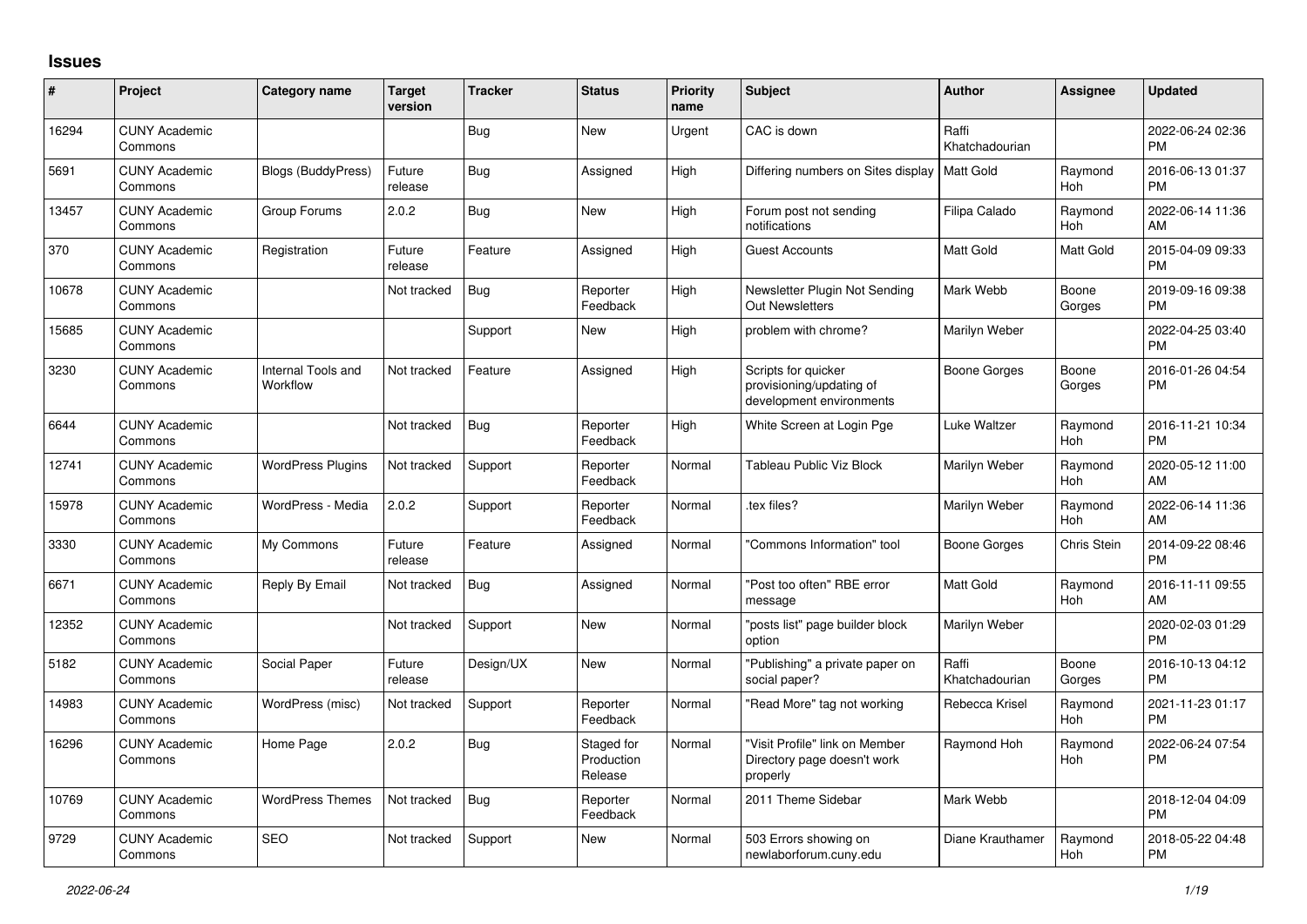| $\#$  | Project                         | <b>Category name</b>     | <b>Target</b><br>version | <b>Tracker</b> | <b>Status</b>        | <b>Priority</b><br>name | Subject                                                                                    | Author                        | <b>Assignee</b>     | <b>Updated</b>                |
|-------|---------------------------------|--------------------------|--------------------------|----------------|----------------------|-------------------------|--------------------------------------------------------------------------------------------|-------------------------------|---------------------|-------------------------------|
| 11848 | <b>CUNY Academic</b><br>Commons |                          | Not tracked              | Support        | Hold                 | Normal                  | a Dean of Faculty wants to share<br>a large file                                           | Marilyn Weber                 |                     | 2019-09-24 08:44<br>AM        |
| 13034 | <b>CUNY Academic</b><br>Commons |                          | Not tracked              | Support        | Reporter<br>Feedback | Normal                  | a site is asking people to join the<br>Commons to get a download                           | Marilyn Weber                 |                     | 2020-07-12 07:23<br>AM        |
| 481   | <b>CUNY Academic</b><br>Commons | Groups (misc)            | Future<br>release        | Feature        | Assigned             | Normal                  | ability to archive inactive groups<br>and blogs                                            | Michael Mandiberg             | Samantha<br>Raddatz | 2015-11-09 05:56<br><b>PM</b> |
| 11789 | <b>CUNY Academic</b><br>Commons | Courses                  | Future<br>release        | Feature        | <b>New</b>           | Normal                  | Ability to remove item from<br>Courses list                                                | Laurie Hurson                 | Sonja Leix          | 2019-09-24 12:28<br><b>PM</b> |
| 5827  | <b>CUNY Academic</b><br>Commons | Public Portfolio         | Future<br>release        | <b>Bug</b>     | Assigned             | Normal                  | Academic Interests square<br>bracket links not working                                     | scott voth                    | Chris Stein         | 2016-08-11 11:59<br><b>PM</b> |
| 13255 | <b>CUNY Academic</b><br>Commons |                          | Not tracked              | Support        | Reporter<br>Feedback | Normal                  | Accessibility problems                                                                     | Marilyn Weber                 |                     | 2020-09-01 05:48<br><b>PM</b> |
| 3939  | <b>CUNY Academic</b><br>Commons | <b>WordPress Plugins</b> | Future<br>release        | Bug            | Hold                 | Normal                  | Activity stream support for<br>Co-Authors Plus plugin                                      | Raymond Hoh                   | Raymond<br>Hoh      | 2015-11-09 06:13<br><b>PM</b> |
| 4221  | <b>CUNY Academic</b><br>Commons | Group Forums             | Future<br>release        | Design/UX      | Assigned             | Normal                  | Add 'Number of Posts' display<br>option to Forum page                                      | Samantha Raddatz              | Samantha<br>Raddatz | 2015-06-26 02:21<br>PM        |
| 9895  | <b>CUNY Academic</b><br>Commons | Onboarding               | Future<br>release        | Feature        | Assigned             | Normal                  | Add "Accept Invitation"<br>link/button/function to Group<br>and/or Site invitation emails? | Luke Waltzer                  | Boone<br>Gorges     | 2018-06-07 12:42<br><b>PM</b> |
| 10226 | <b>CUNY Academic</b><br>Commons | Courses                  | Future<br>release        | Feature        | <b>New</b>           | Normal                  | Add "My Courses" to drop down<br>list                                                      | scott voth                    | Boone<br>Gorges     | 2021-11-19 12:42<br>PM        |
| 5488  | <b>CUNY Academic</b><br>Commons | Social Paper             | Future<br>release        | Bug            | <b>New</b>           | Normal                  | Add a "last edited by" field to<br>Social Paper group directories                          | <b>Boone Gorges</b>           |                     | 2016-04-21 10:05<br><b>PM</b> |
| 9835  | <b>CUNY Academic</b><br>Commons | Group Forums             | Future<br>release        | Bug            | Assigned             | Normal                  | add a "like" function?                                                                     | Marilyn Weber                 | <b>Erik Trainer</b> | 2018-06-05 01:49<br><b>PM</b> |
| 3492  | <b>CUNY Academic</b><br>Commons | <b>WordPress Themes</b>  | Future<br>release        | Support        | Assigned             | Normal                  | Add CBOX theme to the<br>Commons                                                           | scott voth                    | Raymond<br>Hoh      | 2014-10-08 05:55<br><b>PM</b> |
| 11945 | <b>CUNY Academic</b><br>Commons | Reckoning                | Future<br>release        | Feature        | Reporter<br>Feedback | Normal                  | Add Comments bubble to<br>Reckoning views                                                  | <b>Boone Gorges</b>           | Boone<br>Gorges     | 2019-11-12 05:14<br><b>PM</b> |
| 2573  | <b>NYCDH Community</b><br>Site  |                          |                          | Feature        | Reporter<br>Feedback | Normal                  | Add dh_nyc twitter list feed to site                                                       | <b>Mark Newton</b>            | Matt Gold           | 2013-05-16 11:42<br><b>PM</b> |
| 2571  | NYCDH Community<br>Site         |                          |                          | Feature        | Assigned             | Normal                  | Add Google custom search box to<br>homepage                                                | <b>Mark Newton</b>            | Raymond<br>Hoh      | 2013-05-18 07:49<br>PM        |
| 3220  | <b>CUNY Academic</b><br>Commons | Public Portfolio         | Future<br>release        | Feature        | Assigned             | Normal                  | Add indent/outdent option to<br>Formatting Buttons on Profile<br>Page                      | Matt Gold                     | Boone<br>Gorges     | 2014-05-21 10:39<br><b>PM</b> |
| 4222  | <b>CUNY Academic</b><br>Commons | User Experience          | Future<br>release        | Design/UX      | New                  | Normal                  | Add information to 'Delete<br>Account' page                                                | Samantha Raddatz   scott voth |                     | 2015-06-26 11:35<br>AM        |
| 4225  | <b>CUNY Academic</b><br>Commons | DiRT Integration         | Future<br>release        | Design/UX      | New                  | Normal                  | Add information to DIRT page (in<br>Create a Group)                                        | Samantha Raddatz   Matt Gold  |                     | 2015-06-26 03:14<br><b>PM</b> |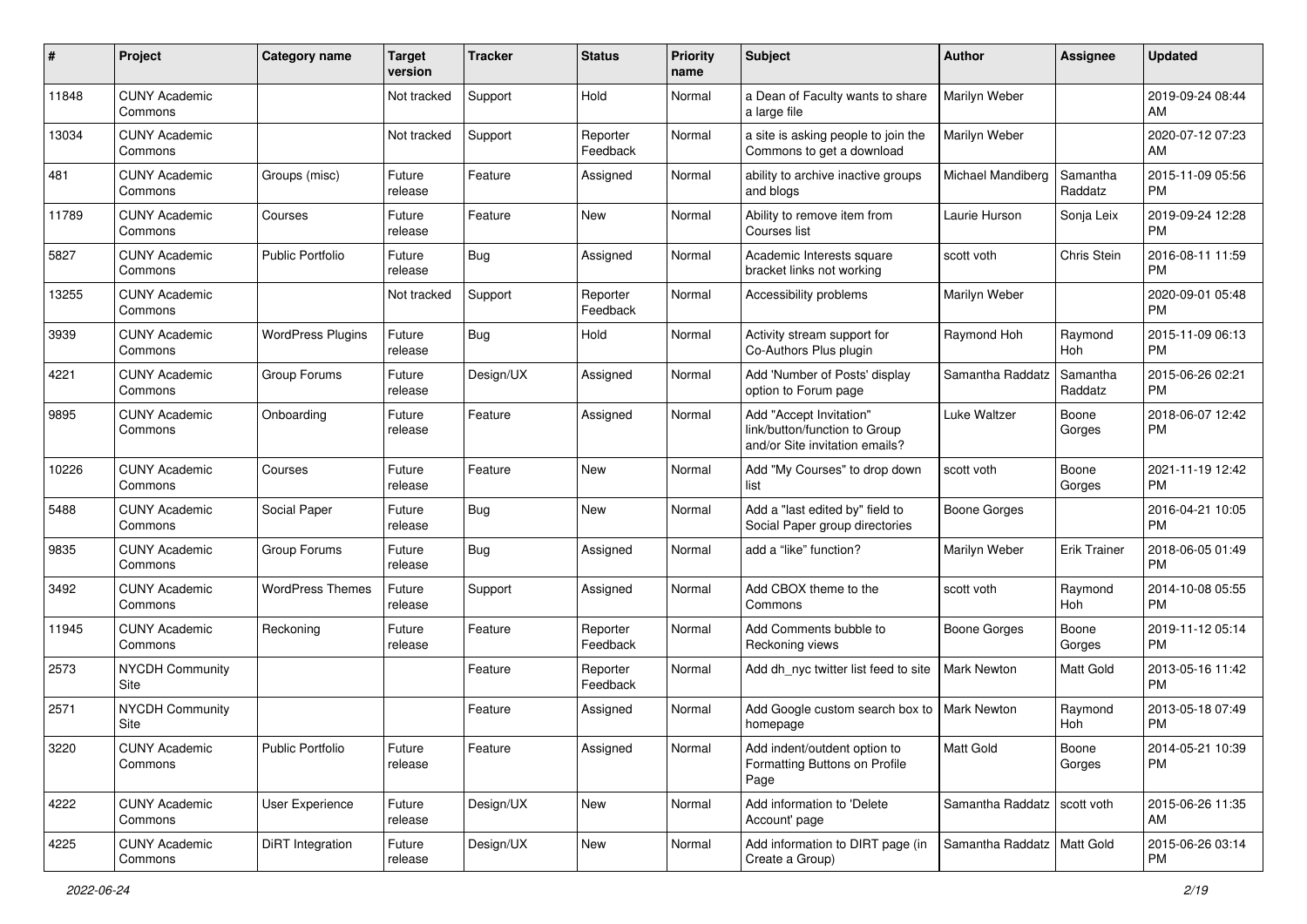| #     | <b>Project</b>                  | Category name            | Target<br>version | <b>Tracker</b> | <b>Status</b>        | <b>Priority</b><br>name | <b>Subject</b>                                                                       | <b>Author</b>           | Assignee            | <b>Updated</b>                |
|-------|---------------------------------|--------------------------|-------------------|----------------|----------------------|-------------------------|--------------------------------------------------------------------------------------|-------------------------|---------------------|-------------------------------|
| 4226  | <b>CUNY Academic</b><br>Commons | <b>BuddyPress Docs</b>   | Future<br>release | Design/UX      | <b>New</b>           | Normal                  | Add option to connect a Doc with<br>a Group                                          | Samantha Raddatz        | Samantha<br>Raddatz | 2015-09-09 04:08<br><b>PM</b> |
| 16290 | <b>CUNY Academic</b><br>Commons |                          |                   | Feature        | Reporter<br>Feedback | Normal                  | Add Table Of Contents Block<br>plug-in                                               | Raffi<br>Khatchadourian |                     | 2022-06-24 10:26<br>AM        |
| 5199  | <b>CUNY Academic</b><br>Commons | Social Paper             | Future<br>release | Feature        | <b>New</b>           | Normal                  | add tables to the SP editor                                                          | Marilyn Weber           |                     | 2016-10-24 11:27<br>AM        |
| 554   | <b>CUNY Academic</b><br>Commons | BuddyPress (misc)        | Future<br>release | Feature        | Assigned             | Normal                  | Add Trackback notifications to<br>site-wide activity feed                            | <b>Matt Gold</b>        | Boone<br>Gorges     | 2015-11-09 06:19<br><b>PM</b> |
| 2574  | <b>NYCDH Community</b><br>Site  |                          |                   | Feature        | Assigned             | Normal                  | Add Way to Upload Files to<br>Groups                                                 | Mark Newton             | Raymond<br>Hoh      | 2013-05-18 07:46<br><b>PM</b> |
| 15613 | <b>CUNY Academic</b><br>Commons |                          | 2.0.2             | Feature        | Reporter<br>Feedback | Normal                  | Adding "Passster" plugin                                                             | Laurie Hurson           |                     | 2022-06-14 11:36<br>AM        |
| 14504 | <b>CUNY Academic</b><br>Commons |                          | Not tracked       | Publicity      | Reporter<br>Feedback | Normal                  | Adding showcases to home page<br>menu                                                | Laurie Hurson           | Boone<br>Gorges     | 2022-01-19 03:26<br><b>PM</b> |
| 11393 | <b>CUNY Academic</b><br>Commons |                          | Not tracked       | Publicity      | <b>New</b>           | Normal                  | After 1.15 release, ceate a hero<br>slide and post about adding a site<br>to a group | scott voth              | Patrick<br>Sweeney  | 2019-05-14 10:32<br>AM        |
| 15370 | <b>CUNY Academic</b><br>Commons |                          |                   | Support        | Reporter<br>Feedback | Normal                  | All-in-One Event Calendar?                                                           | Marilyn Weber           |                     | 2022-02-17 11:03<br>AM        |
| 3308  | <b>CUNY Academic</b><br>Commons | Group Invitations        | Future<br>release | Feature        | Assigned             | Normal                  | Allow members to rescind group<br>invitations                                        | Matt Gold               | Boone<br>Gorges     | 2015-04-01 08:53<br><b>PM</b> |
| 4635  | <b>CUNY Academic</b><br>Commons | Authentication           | Future<br>release | Feature        | <b>New</b>           | Normal                  | Allow non-WP authentication                                                          | Boone Gorges            | Sonja Leix          | 2019-03-01 02:05<br><b>PM</b> |
| 13835 | <b>CUNY Academic</b><br>Commons | WordPress (misc)         | Future<br>release | Feature        | New                  | Normal                  | Allow OneSearch widget to have<br>'CUNY' as campus                                   | Boone Gorges            | Boone<br>Gorges     | 2021-11-19 12:39<br><b>PM</b> |
| 6332  | <b>CUNY Academic</b><br>Commons | WordPress (misc)         | Future<br>release | Feature        | <b>New</b>           | Normal                  | Allow uploaded files to be marked<br>as private in an ad hoc way                     | <b>Boone Gorges</b>     |                     | 2016-10-17 11:41<br><b>PM</b> |
| 2523  | <b>CUNY Academic</b><br>Commons | <b>BuddyPress Docs</b>   | Future<br>release | Feature        | Assigned             | Normal                  | Allow Users to Upload Images to<br><b>BP</b> Docs                                    | Matt Gold               | Boone<br>Gorges     | 2015-11-09 06:14<br><b>PM</b> |
| 14439 | <b>CUNY Academic</b><br>Commons | Spam/Spam<br>Prevention  | 2.0.2             | Support        | Assigned             | Normal                  | Aprroved comments held for<br>moderation                                             | Laurie Hurson           | Raymond<br>Hoh      | 2022-06-14 11:36<br>AM        |
| 15176 | <b>CUNY Academic</b><br>Commons |                          | Not tracked       | Support        | Reporter<br>Feedback | Normal                  | Archiving Q Writing & Old<br>Wordpress Sites on the Commons                          | Laurie Hurson           |                     | 2022-02-08 10:28<br>AM        |
| 5489  | <b>CUNY Academic</b><br>Commons | Social Paper             | Future<br>release | Feature        | <b>New</b>           | Normal                  | Asc/desc sorting for Social Paper<br>directories                                     | <b>Boone Gorges</b>     |                     | 2016-04-21 10:06<br><b>PM</b> |
| 11243 | <b>CUNY Academic</b><br>Commons | BuddyPress (misc)        | Future<br>release | Bug            | <b>New</b>           | Normal                  | Audit bp-custom.php                                                                  | Raymond Hoh             | Raymond<br>Hoh      | 2022-04-26 11:59<br>AM        |
| 9211  | <b>CUNY Academic</b><br>Commons | <b>WordPress Plugins</b> | Future<br>release | Support        | Reporter<br>Feedback | Normal                  | Auto-Role Setting in Forum Plugin<br><b>Causing Some Confusion</b>                   | Luke Waltzer            | Boone<br>Gorges     | 2018-03-13 11:44<br>AM        |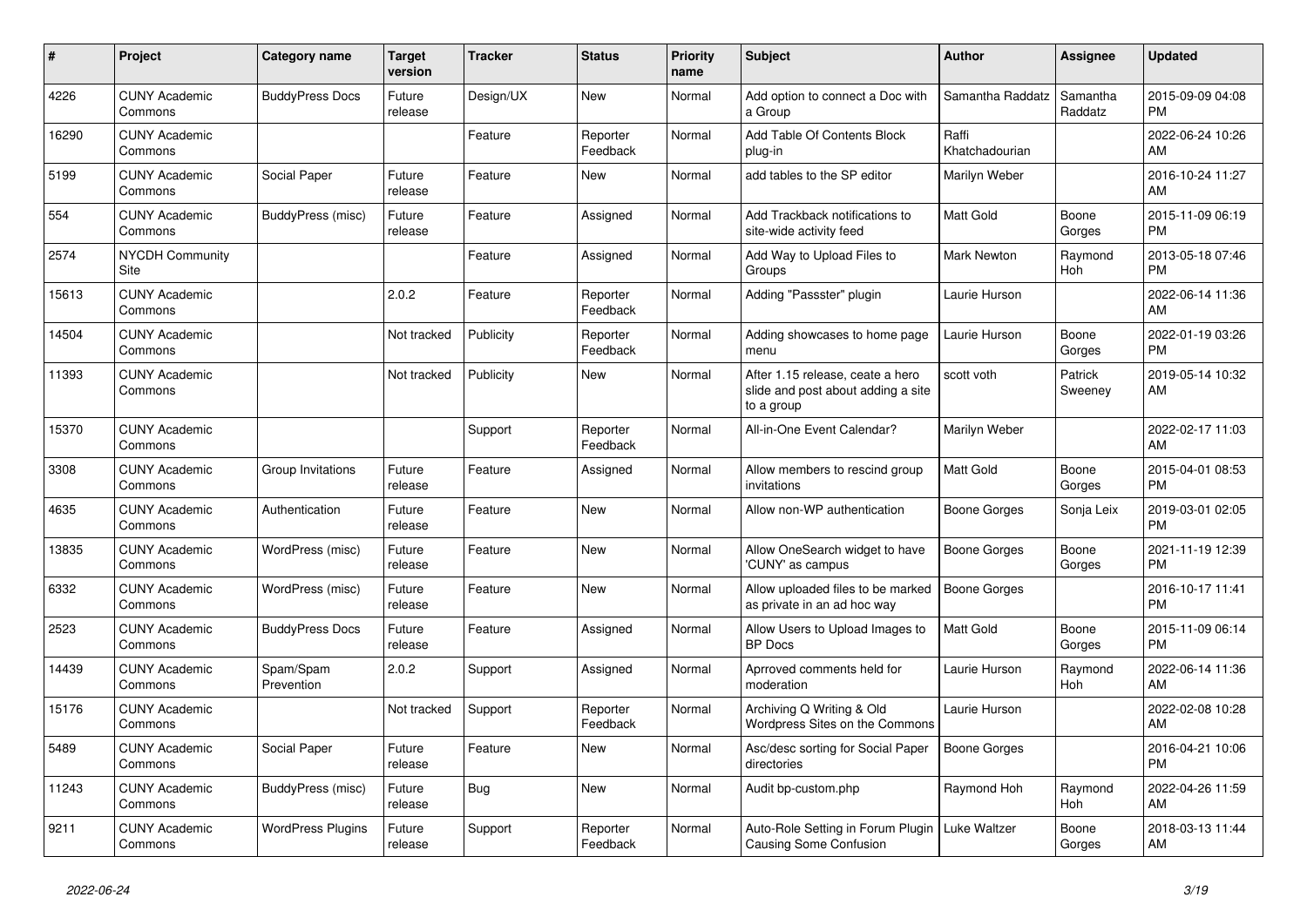| #     | Project                         | <b>Category name</b>     | Target<br>version | <b>Tracker</b> | <b>Status</b>        | <b>Priority</b><br>name | <b>Subject</b>                                                                                | <b>Author</b>           | <b>Assignee</b>   | <b>Updated</b>                |
|-------|---------------------------------|--------------------------|-------------------|----------------|----------------------|-------------------------|-----------------------------------------------------------------------------------------------|-------------------------|-------------------|-------------------------------|
| 13466 | <b>CUNY Academic</b><br>Commons | Cavalcade                | Future<br>release | Feature        | <b>New</b>           | Normal                  | Automated cleanup for duplicate<br>Cavalcade tasks                                            | Boone Gorges            | Boone<br>Gorges   | 2020-10-13 05:24<br><b>PM</b> |
| 11787 | <b>CUNY Academic</b><br>Commons |                          | Not tracked       | Support        | Reporter<br>Feedback | Normal                  | automated comments notifications<br>on ZenDesk                                                | Marilyn Weber           |                   | 2019-08-26 06:18<br><b>PM</b> |
| 3193  | <b>CUNY Academic</b><br>Commons | Group Forums             | Future<br>release | Feature        | Assigned             | Normal                  | bbPress 2.x dynamic roles and<br><b>RBE</b>                                                   | <b>Boone Gorges</b>     | Boone<br>Gorges   | 2014-09-30 01:30<br><b>PM</b> |
| 15923 | <b>CUNY Academic</b><br>Commons |                          | Not tracked       | Feature        | Reporter<br>Feedback | Normal                  | <b>Bellows Plugin Adjustments</b>                                                             | Laurie Hurson           |                   | 2022-04-20 10:10<br>AM        |
| 14309 | <b>CUNY Academic</b><br>Commons | Group Library            | Future<br>release | Feature        | New                  | Normal                  | Better handling of<br>bp_group_document file<br>download attempts when file is<br>not present | <b>Boone Gorges</b>     | Boone<br>Gorges   | 2021-11-19 12:28<br><b>PM</b> |
| 635   | <b>CUNY Academic</b><br>Commons | BuddyPress (misc)        | Future<br>release | Feature        | Assigned             | Normal                  | Big Blue Button -<br>Videoconferencing in Groups and<br><b>Blogs</b>                          | Matt Gold               | Boone<br>Gorges   | 2011-03-14 03:24<br><b>PM</b> |
| 12911 | <b>CUNY Academic</b><br>Commons |                          | Not tracked       | Feature        | <b>New</b>           | Normal                  | Block access to xmlrpc.php based<br>on User-Agent                                             | <b>Boone Gorges</b>     | Boone<br>Gorges   | 2020-06-09 05:12<br><b>PM</b> |
| 14113 | <b>CUNY Academic</b><br>Commons | WordPress (misc)         | Future<br>release | Bug            | Hold                 | Normal                  | Block Editor Not Working on this<br>page - Json error                                         | scott voth              | Boone<br>Gorges   | 2021-03-05 11:01<br>AM        |
| 11415 | <b>CUNY Academic</b><br>Commons | <b>WordPress Plugins</b> | Not tracked       | <b>Bug</b>     | Reporter<br>Feedback | Normal                  | <b>Blog Subscriptions in Jetpack</b>                                                          | Laurie Hurson           |                   | 2019-05-14 10:34<br>AM        |
| 7624  | <b>CUNY Academic</b><br>Commons | BuddyPress (misc)        | Future<br>release | Design/UX      | New                  | Normal                  | <b>BP Notifications</b>                                                                       | <b>Luke Waltzer</b>     | Paige Dupont      | 2017-02-08 10:43<br><b>PM</b> |
| 3042  | <b>CUNY Academic</b><br>Commons | <b>Public Portfolio</b>  | Future<br>release | Feature        | Assigned             | Normal                  | Browsing member interests                                                                     | Matt Gold               | Boone<br>Gorges   | 2015-03-21 09:04<br><b>PM</b> |
| 618   | <b>CUNY Academic</b><br>Commons | <b>BuddyPress Docs</b>   | Future<br>release | Feature        | Assigned             | Normal                  | <b>BuddyPress Docs: export formats</b>                                                        | Boone Gorges            | Boone<br>Gorges   | 2015-11-09 05:38<br><b>PM</b> |
| 364   | <b>CUNY Academic</b><br>Commons | <b>WordPress Plugins</b> | Future<br>release | Feature        | New                  | Normal                  | <b>Bulletin Board</b>                                                                         | Matt Gold               |                   | 2015-01-05 08:50<br><b>PM</b> |
| 4980  | <b>CUNY Academic</b><br>Commons | Home Page                | Future<br>release | Feature        | Assigned             | Normal                  | <b>CAC Featured Content -- Adding</b><br>Randomization                                        | <b>Matt Gold</b>        | Boone<br>Gorges   | 2016-12-12 03:01<br><b>PM</b> |
| 2167  | <b>CUNY Academic</b><br>Commons | WordPress (misc)         | Future<br>release | Bug            | Assigned             | Normal                  | CAC-Livestream Plugin Issues                                                                  | Michael Smith           | Dominic<br>Giglio | 2015-01-02 03:06<br><b>PM</b> |
| 13975 | <b>CUNY Academic</b><br>Commons | Social Paper             | Not tracked       | Support        | Reporter<br>Feedback | Normal                  | can't approve comments on<br>Social Paper paper                                               | Marilyn Weber           |                   | 2021-02-12 09:33<br>AM        |
| 15516 | <b>CUNY Academic</b><br>Commons | <b>WordPress Plugins</b> |                   | <b>Bug</b>     | Reporter<br>Feedback | Normal                  | Can't publish or save draft of post<br>on wordpress.com                                       | Raffi<br>Khatchadourian | Raymond<br>Hoh    | 2022-03-02 05:52<br><b>PM</b> |
| 6755  | <b>CUNY Academic</b><br>Commons | WordPress (misc)         | Future<br>release | <b>Bug</b>     | <b>New</b>           | Normal                  | Cannot Deactivate Plugin                                                                      | Laura Kane              |                   | 2016-11-16 01:12<br>PM        |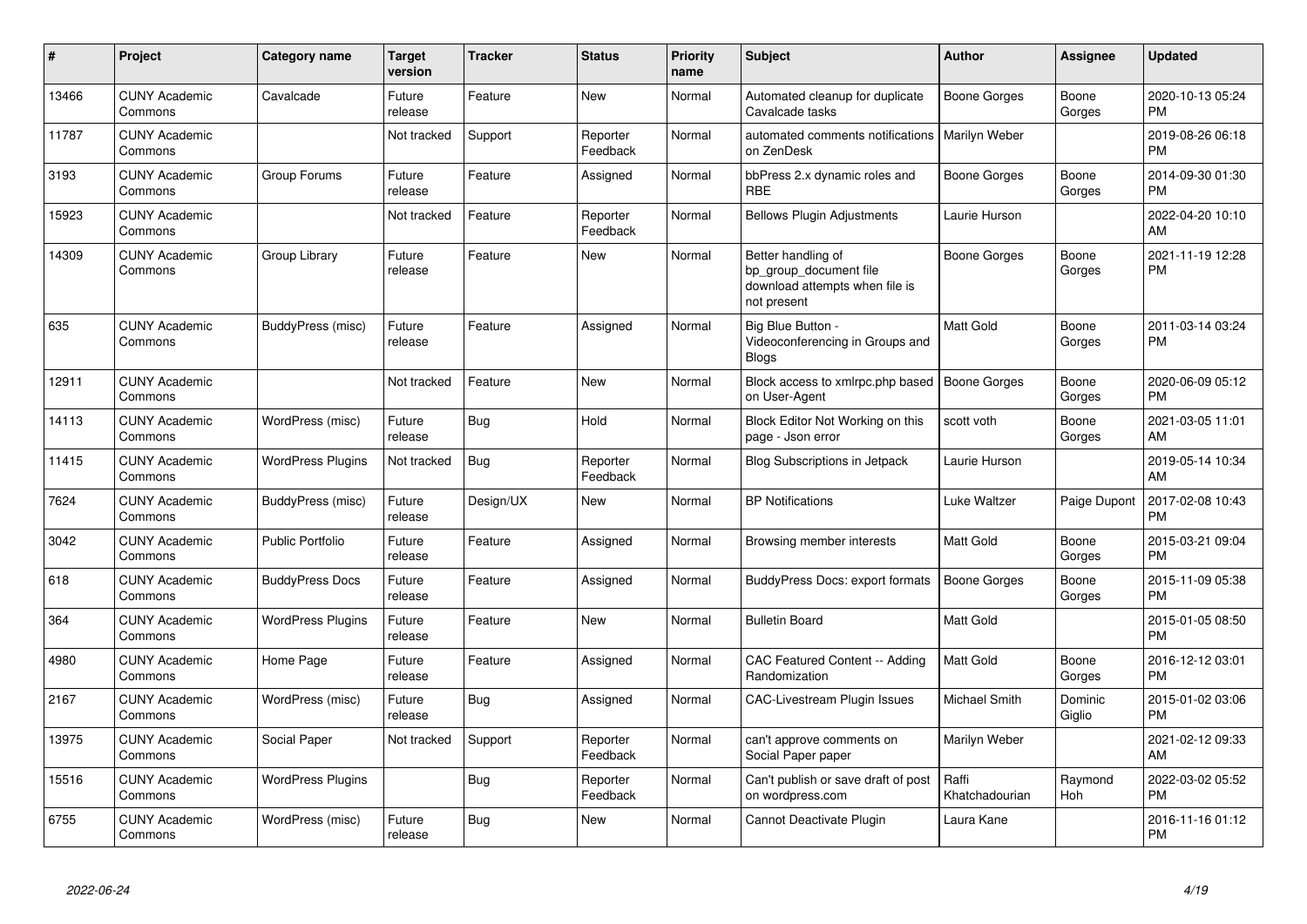| #     | Project                         | Category name              | <b>Target</b><br>version | <b>Tracker</b> | <b>Status</b>        | <b>Priority</b><br>name | <b>Subject</b>                                                        | <b>Author</b>       | <b>Assignee</b>       | <b>Updated</b>                |
|-------|---------------------------------|----------------------------|--------------------------|----------------|----------------------|-------------------------|-----------------------------------------------------------------------|---------------------|-----------------------|-------------------------------|
| 11649 | <b>CUNY Academic</b><br>Commons | <b>WordPress Plugins</b>   | 2.0.2                    | Bug            | In Progress          | Normal                  | CC license displayed on every<br>page                                 | Gina Cherry         | Raymond<br>Hoh        | 2022-06-14 11:36<br>AM        |
| 14184 | <b>CUNY Academic</b><br>Commons | <b>Public Portfolio</b>    | Future<br>release        | Feature        | New                  | Normal                  | Centralized mechanism for storing<br>Campus affiliations              | <b>Boone Gorges</b> | Boone<br>Gorges       | 2022-01-04 11:35<br>AM        |
| 4404  | <b>CUNY Academic</b><br>Commons | Public Portfolio           | Future<br>release        | Design/UX      | Assigned             | Normal                  | Change color of permissions info<br>on portfolio editing interface    | <b>Matt Gold</b>    | Samantha<br>Raddatz   | 2015-08-11 05:28<br><b>PM</b> |
| 11624 | <b>CUNY Academic</b><br>Commons | WordPress (misc)           | Not tracked              | Support        | <b>New</b>           | Normal                  | Change pages into posts or swap<br>database for a Commons site?       | Stephen Klein       | Raymond<br>Hoh        | 2019-07-09 11:04<br>AM        |
| 5992  | <b>CUNY Academic</b><br>Commons | <b>Email Notifications</b> | Future<br>release        | Feature        | <b>New</b>           | Normal                  | Changing the From line of<br>autogenerated blog emails                | Marilyn Weber       |                       | 2018-09-27 05:19<br><b>PM</b> |
| 10657 | <b>CUNY Academic</b><br>Commons |                            | Not tracked              | Support        | Reporter<br>Feedback | Normal                  | child theme problems                                                  | Marilyn Weber       |                       | 2018-11-08 01:19<br><b>PM</b> |
| 14994 | <b>CUNY Academic</b><br>Commons | cdev.gc.cuny.edu           | Not tracked              | Support        | In Progress          | Normal                  | Clear Cache on CDEV                                                   | scott voth          | Raymond<br><b>Hoh</b> | 2021-12-07 03:51<br><b>PM</b> |
| 9346  | <b>CUNY Academic</b><br>Commons | WordPress (misc)           | Not tracked              | Bug            | New                  | Normal                  | Clone cetls.bmcc.cuny.edu for<br>development                          | Owen Roberts        | Raymond<br><b>Hoh</b> | 2018-03-06 05:35<br><b>PM</b> |
| 11449 | <b>CUNY Academic</b><br>Commons | WordPress - Media          | Not tracked              | Support        | Reporter<br>Feedback | Normal                  | Cloning Media Library for JITP<br>from Staging to Production Site     | Patrick DeDauw      | Boone<br>Gorges       | 2019-05-13 12:00<br><b>PM</b> |
| 10982 | <b>CUNY Academic</b><br>Commons | Domain Mapping             | Not tracked              | Support        | Reporter<br>Feedback | Normal                  | <b>CNAME</b> question                                                 | scott voth          |                       | 2019-01-22 04:29<br><b>PM</b> |
| 13331 | <b>CUNY Academic</b><br>Commons | Site cloning               | Future<br>release        | <b>Bug</b>     | <b>New</b>           | Normal                  | Combine Site Template and<br>Clone operations                         | <b>Boone Gorges</b> | Jeremy Felt           | 2021-11-19 12:39<br><b>PM</b> |
| 11519 | <b>CUNY Academic</b><br>Commons |                            | Not tracked              | Support        | Assigned             | Normal                  | comment option not appearing                                          | Marilyn Weber       |                       | 2019-09-24 10:28<br>AM        |
| 12573 | <b>CUNY Academic</b><br>Commons | <b>WordPress Plugins</b>   | Future<br>release        | <b>Bug</b>     | <b>New</b>           | Normal                  | <b>CommentPress Core Issues</b>                                       | scott voth          |                       | 2020-03-24 04:32<br><b>PM</b> |
| 8078  | <b>CUNY Academic</b><br>Commons | <b>WordPress Plugins</b>   | Future<br>release        | System Upgrade | Assigned             | Normal                  | CommentPress Updates                                                  | Margaret Galvan     | Christian<br>Wach     | 2017-05-08 03:49<br><b>PM</b> |
| 11149 | <b>CUNY Academic</b><br>Commons |                            | Not tracked              | Support        | Reporter<br>Feedback | Normal                  | comments getting blocked                                              | Marilyn Weber       | Raymond<br>Hoh        | 2019-03-26 11:40<br>AM        |
| 14394 | <b>CUNY Academic</b><br>Commons |                            | Not tracked              | Feature        | <b>New</b>           | Normal                  | Commons News Site - redesign                                          | scott voth          | scott voth            | 2021-09-14 10:46<br>AM        |
| 3473  | <b>CUNY Academic</b><br>Commons | <b>User Experience</b>     | Future<br>release        | Feature        | Assigned             | Normal                  | Commons profile: Add help info<br>about "Positions" replacing "title" | Keith Miyake        | Samantha<br>Raddatz   | 2015-11-09 02:28<br><b>PM</b> |
| 14936 | <b>CUNY Academic</b><br>Commons |                            |                          | Bug            | <b>New</b>           | Normal                  | Commons websites blocked by<br>SPS campus network                     | Laurie Hurson       |                       | 2021-11-03 03:57<br><b>PM</b> |
| 8756  | <b>CUNY Academic</b><br>Commons | Group Blogs                | Future<br>release        | Feature        | Hold                 | Normal                  | Connect multiple blogs to one<br>group?                               | <b>Matt Gold</b>    | Boone<br>Gorges       | 2017-09-30 10:42<br>AM        |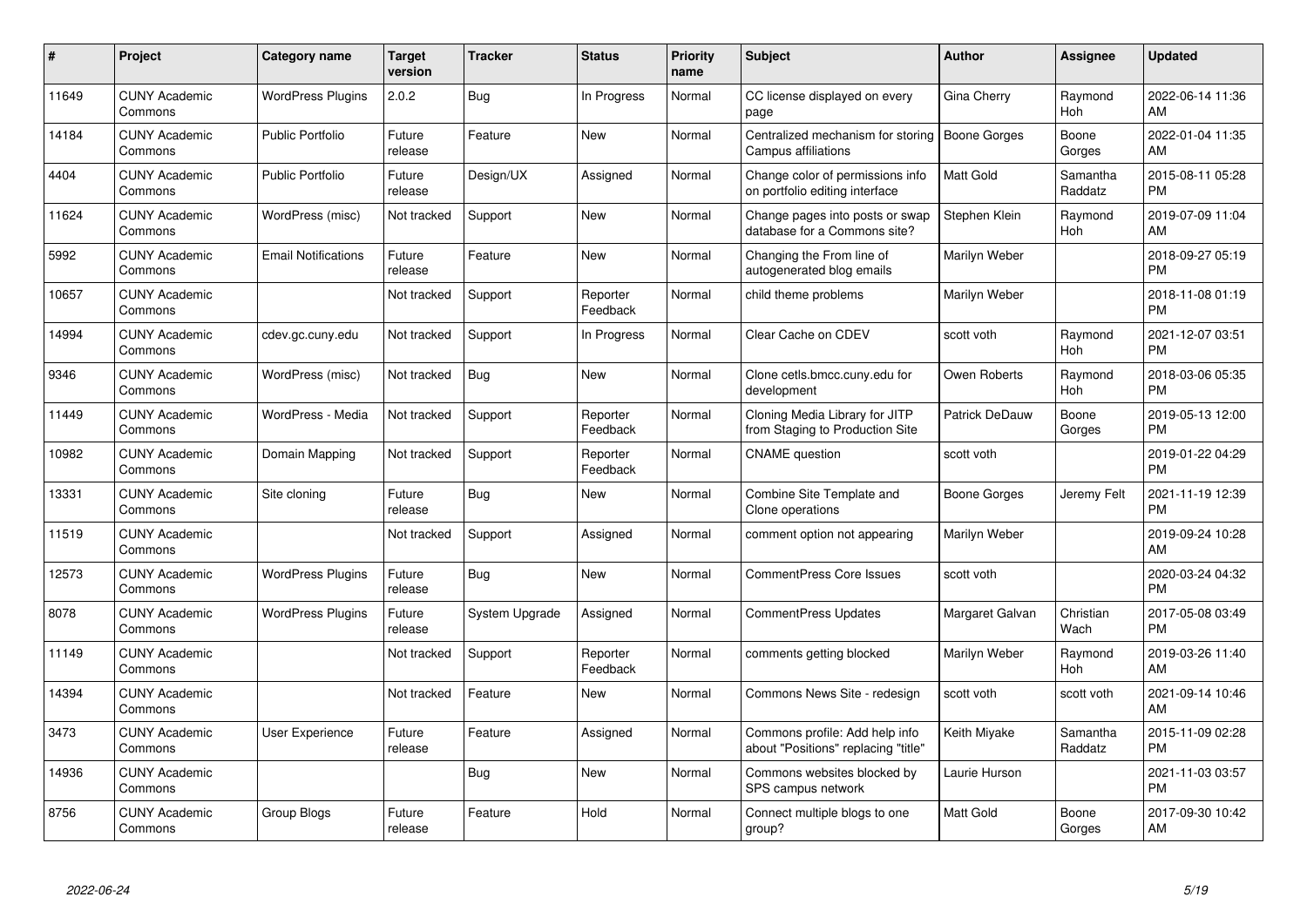| #     | Project                                                                 | <b>Category name</b>     | Target<br>version | Tracker       | <b>Status</b> | <b>Priority</b><br>name | <b>Subject</b>                                                                        | Author           | Assignee            | <b>Updated</b>                |
|-------|-------------------------------------------------------------------------|--------------------------|-------------------|---------------|---------------|-------------------------|---------------------------------------------------------------------------------------|------------------|---------------------|-------------------------------|
| 599   | <b>CUNY Academic</b><br>Commons                                         | <b>BuddyPress (misc)</b> | Future<br>release | Feature       | Assigned      | Normal                  | Consider adding rating plugins for<br><b>BuddyPress/BBPress</b>                       | <b>Matt Gold</b> | Boone<br>Gorges     | 2011-08-22 06:50<br><b>PM</b> |
| 13949 | <b>CUNY Academic</b><br>Commons                                         |                          | Not tracked       | <b>Bug</b>    | New           | Normal                  | Continued debugging of runaway<br>MySQL connections                                   | Matt Gold        | Boone<br>Gorges     | 2021-09-14 10:42<br>AM        |
| 4238  | <b>CUNY Academic</b><br>Commons                                         | Events                   | Future<br>release | Feature       | Assigned      | Normal                  | Copy Events to Other Groups?                                                          | Matt Gold        | Boone<br>Gorges     | 2015-07-02 10:08<br>AM        |
| 3509  | <b>CUNY Academic</b><br>Commons                                         | Publicity                | 1.7               | Publicity     | <b>New</b>    | Normal                  | Create 1.7 digital signage imagery                                                    | Micki Kaufman    | Marilyn<br>Weber    | 2014-10-01 12:40<br><b>PM</b> |
| 8837  | <b>CUNY Academic</b><br>Commons                                         |                          | Not tracked       | Feature       | Assigned      | Normal                  | Create a form to request info from<br>people requesting premium<br>themes and plugins | <b>Matt Gold</b> | Marilyn<br>Weber    | 2017-11-14 03:35<br><b>PM</b> |
| 9643  | <b>CUNY Academic</b><br>Commons                                         | Publicity                | Not tracked       | Feature       | New           | Normal                  | Create a page on the Commons<br>for logos etc.                                        | Stephen Real     | Stephen Real        | 2018-04-24 10:53<br>AM        |
| 2753  | <b>CUNY Academic</b><br>Commons                                         | <b>Public Portfolio</b>  | Future<br>release | Feature       | New           | Normal                  | Create actual actual tagification in<br>academic interests and other<br>fields        | Micki Kaufman    | Boone<br>Gorges     | 2015-01-05 08:52<br><b>PM</b> |
| 3657  | <b>CUNY Academic</b><br>Commons                                         | WordPress (misc)         | Not tracked       | Feature       | New           | Normal                  | Create alert for GC email<br>addresses                                                | <b>Matt Gold</b> | <b>Matt Gold</b>    | 2016-04-14 11:29<br><b>PM</b> |
| 5955  | <b>CUNY Academic</b><br>Commons                                         | Outreach                 | Future<br>release | Feature       | Assigned      | Normal                  | Create auto-newsletter for<br>commons members                                         | Matt Gold        | Luke Waltzer        | 2016-08-30 10:34<br>AM        |
| 6115  | <b>CUNY Academic</b><br>Commons                                         | Publicity                | Not tracked       | Feature       | Assigned      | Normal                  | create digital signage for GC                                                         | Matt Gold        | scott voth          | 2016-10-11 10:09<br><b>PM</b> |
| 636   | <b>CUNY Academic</b><br>Commons                                         | WordPress (misc)         | Not tracked       | Support       | Assigned      | Normal                  | Create Lynda.com-like Table of<br>Contents for Prospective Tutorial<br>Screencasts    | <b>Matt Gold</b> | scott voth          | 2016-02-23 03:12<br><b>PM</b> |
| 365   | <b>CUNY Academic</b><br>Commons                                         | WordPress (misc)         | Future<br>release | Feature       | Assigned      | Normal                  | <b>Create Mouseover Tooltips</b><br>throughout Site                                   | Matt Gold        | Chris Stein         | 2015-11-09 06:18<br><b>PM</b> |
| 4053  | <b>CUNY Academic</b><br>Commons                                         | Events                   | Future<br>release | Feature       | Assigned      | Normal                  | Create new tab for past events                                                        | <b>Matt Gold</b> | Boone<br>Gorges     | 2015-05-12 02:10<br><b>PM</b> |
| 12062 | AD/O365 Transition<br>from NonMatric to<br><b>Matriculated Students</b> |                          |                   | Feature       | In Progress   | Normal                  | create solution and console<br>project                                                | Emilio Rodriguez | Emilio<br>Rodriguez | 2019-11-12 03:56<br><b>PM</b> |
| 10439 | <b>CUNY Academic</b><br>Commons                                         | Design                   | 2.1.0             | Design/UX     | <b>New</b>    | Normal                  | Create Style Guide for Commons                                                        | Sonja Leix       | Sara Cannon         | 2022-06-23 06:20<br><b>PM</b> |
| 8666  | <b>CUNY Academic</b><br>Commons                                         | Teaching                 | Not tracked       | Documentation | Assigned      | Normal                  | Create Teaching on the<br>Commons Resource Page                                       | Matt Gold        | Laurie Hurson       | 2019-09-23 03:16<br>PM        |
| 8440  | <b>CUNY Academic</b><br>Commons                                         | Onboarding               | Not tracked       | Bug           | New           | Normal                  | Create Test Email Accounts for<br><b>Onboarding Project</b>                           | Stephen Real     | Stephen Real        | 2017-08-01 09:49<br>PM        |
| 287   | <b>CUNY Academic</b><br>Commons                                         | WordPress (misc)         | Future<br>release | Feature       | Assigned      | Normal                  | Create troubleshooting tool for<br>account sign-up                                    | Matt Gold        | Boone<br>Gorges     | 2015-11-09 06:17<br><b>PM</b> |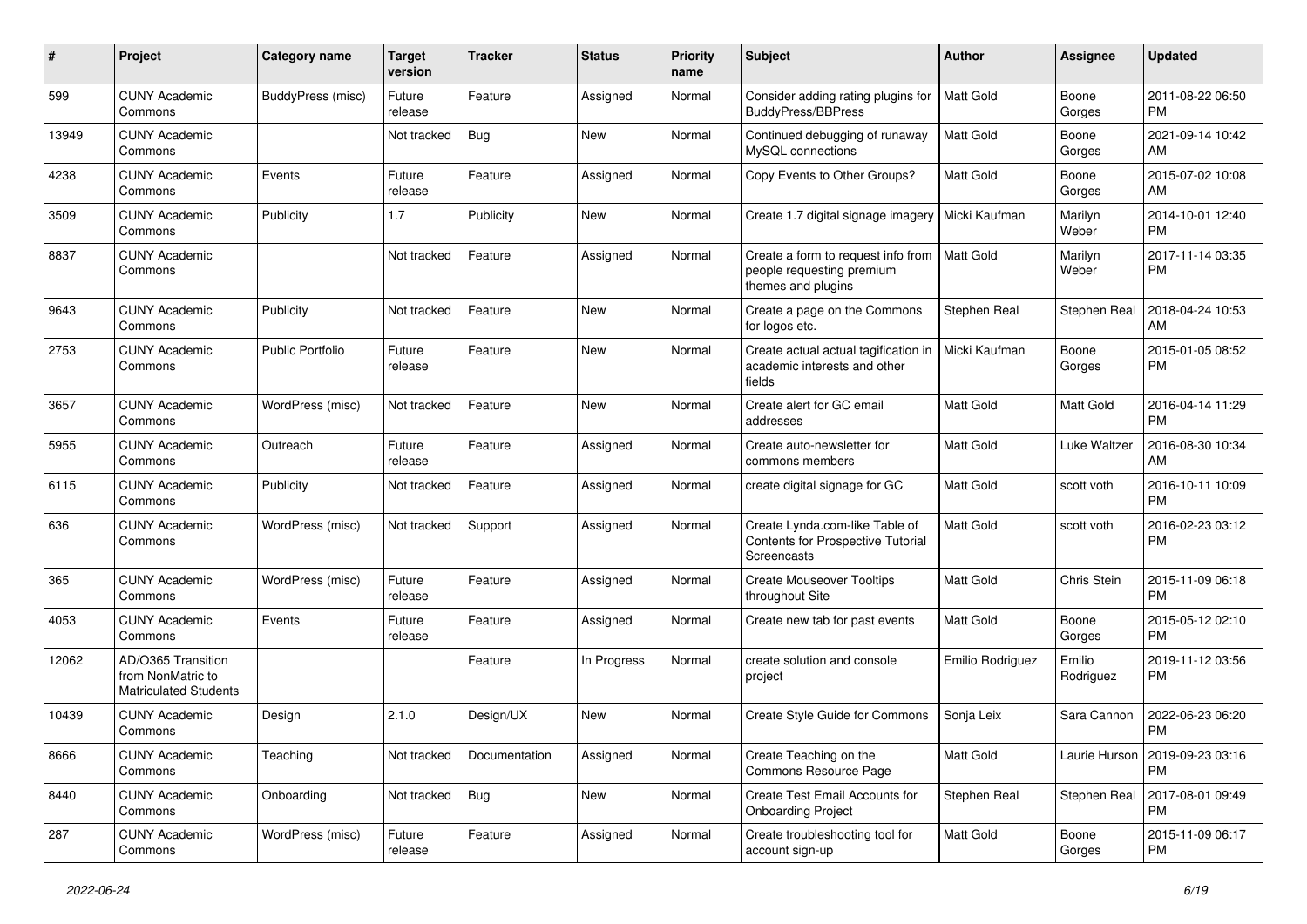| $\pmb{\#}$ | Project                         | <b>Category name</b>     | <b>Target</b><br>version | <b>Tracker</b> | <b>Status</b>        | <b>Priority</b><br>name | <b>Subject</b>                                                       | Author                  | <b>Assignee</b>       | <b>Updated</b>                |
|------------|---------------------------------|--------------------------|--------------------------|----------------|----------------------|-------------------------|----------------------------------------------------------------------|-------------------------|-----------------------|-------------------------------|
| 14787      | <b>CUNY Academic</b><br>Commons | Plugin Packages          | Future<br>release        | Feature        | <b>New</b>           | Normal                  | Creating a "Design" plugin<br>package                                | Laurie Hurson           | scott voth            | 2022-04-27 04:56<br><b>PM</b> |
| 5183       | <b>CUNY Academic</b><br>Commons | Social Paper             | Future<br>release        | Design/UX      | <b>New</b>           | Normal                  | Creating a new paper when<br>viewing an existing paper               | Raffi<br>Khatchadourian | Samantha<br>Raddatz   | 2016-02-02 12:09<br><b>PM</b> |
| 13328      | <b>CUNY Academic</b><br>Commons | Group Forums             | Not tracked              | Bug            | Reporter<br>Feedback | Normal                  | cross-posting in two related<br>groups                               | Marilyn Weber           | Raymond<br><b>Hoh</b> | 2020-09-15 10:39<br><b>PM</b> |
| 13946      | <b>CUNY Academic</b><br>Commons | <b>WordPress Plugins</b> | 2.1.0                    | Support        | Assigned             | Normal                  | <b>Custom Embed handler For</b><br>OneDrive files                    | scott voth              | Raymond<br>Hoh        | 2022-05-26 10:46<br>AM        |
| 3192       | <b>CUNY Academic</b><br>Commons | Group Forums             | Future<br>release        | Feature        | Assigned             | Normal                  | Customizable forum views for<br>bbPress 2.x group forums             | Boone Gorges            | Raymond<br>Hoh        | 2015-11-09 12:47<br><b>PM</b> |
| 6665       | <b>CUNY Academic</b><br>Commons |                          | Not tracked              | Publicity      | <b>New</b>           | Normal                  | Dead Link in 1.10 announcement<br>post                               | Paige Dupont            | Stephen Real          | 2016-12-01 03:11<br>PM        |
| 13430      | <b>CUNY Academic</b><br>Commons | Reply By Email           | Not tracked              | Bug            | <b>New</b>           | Normal                  | Delay in RBE                                                         | Luke Waltzer            | Raymond<br>Hoh        | 2020-10-13 11:16<br>AM        |
| 11509      | <b>CUNY Academic</b><br>Commons |                          | Not tracked              | Support        | Reporter<br>Feedback | Normal                  | deleted Page causing a Menu<br>problem?                              | Marilyn Weber           |                       | 2019-06-04 09:54<br>AM        |
| 2754       | <b>CUNY Academic</b><br>Commons | Design                   | Future<br>release        | Feature        | Assigned             | Normal                  | Determine strategy for CAC logo<br>handling in top header            | Micki Kaufman           | Chris Stein           | 2015-01-05 08:53<br><b>PM</b> |
| 15260      | <b>CUNY Academic</b><br>Commons |                          |                          | Support        | Reporter<br>Feedback | Normal                  | Diacritical markings   European<br><b>Stages</b>                     | Marilyn Weber           |                       | 2022-02-04 08:16<br>AM        |
| 11386      | <b>CUNY Academic</b><br>Commons | WordPress - Media        | Not tracked              | Support        | Reporter<br>Feedback | Normal                  | disappearing images                                                  | scott voth              | Boone<br>Gorges       | 2019-05-14 10:32<br>AM        |
| 14940      | <b>CUNY Academic</b><br>Commons |                          |                          | <b>Bug</b>     | <b>New</b>           | Normal                  | Discrepancy between Commons<br>profile "sites" and actual # of sites | Laurie Hurson           |                       | 2021-11-08 11:09<br>AM        |
| 9207       | <b>CUNY Academic</b><br>Commons |                          | Future<br>release        | Support        | Reporter<br>Feedback | Normal                  | display dashboards made in<br>Tableau?                               | Marilyn Weber           | Boone<br>Gorges       | 2018-04-10 10:42<br>AM        |
| 11493      | <b>CUNY Academic</b><br>Commons | Domain Mapping           | Not tracked              | Support        | Reporter<br>Feedback | Normal                  | Domain Mapping Request - Talia<br>Schaffer                           | scott voth              | Matt Gold             | 2019-08-06 08:39<br>AM        |
| 16092      | <b>CUNY Academic</b><br>Commons |                          | Future<br>release        | Feature        | Hold                 | Normal                  | Don't show main site in Site<br>search results                       | Boone Gorges            | Boone<br>Gorges       | 2022-05-17 03:12<br><b>PM</b> |
| 497        | <b>CUNY Academic</b><br>Commons | <b>WordPress Plugins</b> | Future<br>release        | Feature        | Assigned             | Normal                  | Drag and Drop Ordering on<br>Gallery Post Plugin                     | <b>Matt Gold</b>        | Ron Rennick           | 2015-11-09 06:18<br><b>PM</b> |
| 3662       | <b>CUNY Academic</b><br>Commons | <b>SEO</b>               | Future<br>release        | Feature        | Assigned             | Normal                  | Duplicate Content/SEO/Google<br>issues                               | <b>Matt Gold</b>        | Raymond<br>Hoh        | 2015-04-13 04:37<br><b>PM</b> |
| 7928       | <b>CUNY Academic</b><br>Commons | Group Forums             | Not tracked              | Bug            | <b>New</b>           | Normal                  | Duplicate Forum post                                                 | Luke Waltzer            | Raymond<br>Hoh        | 2017-04-11 09:27<br><b>PM</b> |
| 12198      | <b>CUNY Academic</b><br>Commons |                          | Not tracked              | <b>Bug</b>     | Reporter<br>Feedback | Normal                  | Duplicate listing in My Sites                                        | Tom Harbison            |                       | 2019-12-09 05:50<br>PM        |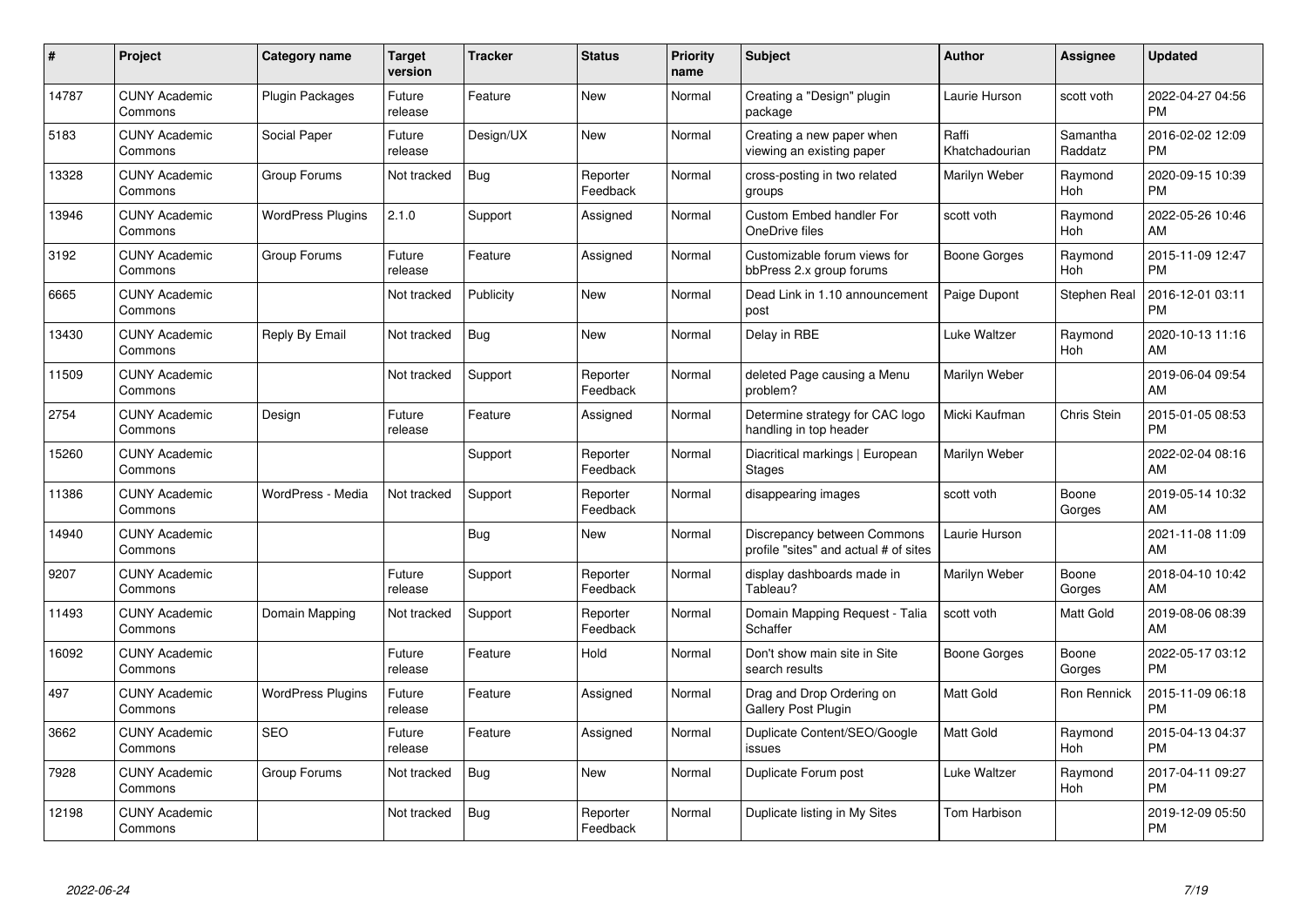| $\#$  | Project                         | <b>Category name</b>     | <b>Target</b><br>version | <b>Tracker</b> | <b>Status</b>        | <b>Priority</b><br>name | <b>Subject</b>                                                           | <b>Author</b>    | Assignee            | <b>Updated</b>                |
|-------|---------------------------------|--------------------------|--------------------------|----------------|----------------------|-------------------------|--------------------------------------------------------------------------|------------------|---------------------|-------------------------------|
| 14987 | <b>CUNY Academic</b><br>Commons | <b>WordPress Plugins</b> | Future<br>release        | <b>Bug</b>     | <b>New</b>           | Normal                  | Elementor update causes<br>database freeze-up                            | Boone Gorges     | Boone<br>Gorges     | 2021-11-29 12:02<br><b>PM</b> |
| 9015  | <b>CUNY Academic</b><br>Commons | Groups (misc)            | Not tracked              | Outreach       | Assigned             | Normal                  | Email group admins the email<br>addresses of their groups                | <b>Matt Gold</b> | Matt Gold           | 2018-01-02 09:54<br>AM        |
| 12382 | <b>CUNY Academic</b><br>Commons | Membership               | Not tracked              | Support        | <b>New</b>           | Normal                  | Email request change                                                     | Marilyn Weber    | Marilyn<br>Weber    | 2020-02-06 12:56<br><b>PM</b> |
| 9289  | <b>CUNY Academic</b><br>Commons | <b>WordPress Plugins</b> | Future<br>release        | <b>Bug</b>     | Reporter<br>Feedback | Normal                  | Email Users Plugin                                                       | Laurie Hurson    | Boone<br>Gorges     | 2018-10-24 12:34<br><b>PM</b> |
| 12121 | <b>CUNY Academic</b><br>Commons | <b>WordPress Plugins</b> | 2.0.2                    | Feature        | Reporter<br>Feedback | Normal                  | Embedding H5P Iframes on<br>Commons Site                                 | Laurie Hurson    | Boone<br>Gorges     | 2022-06-14 11:36<br>AM        |
| 4253  | <b>CUNY Academic</b><br>Commons | <b>Public Portfolio</b>  | Future<br>release        | Design/UX      | <b>New</b>           | Normal                  | Encourage users to add portfolio<br>content                              | Samantha Raddatz | Samantha<br>Raddatz | 2015-07-07 11:32<br>AM        |
| 11860 | <b>CUNY Academic</b><br>Commons | Registration             | Future<br>release        | Feature        | <b>New</b>           | Normal                  | <b>Ensure Students Are Aware They</b><br>Can Use Aliases At Registration | scott voth       |                     | 2019-09-24 08:46<br>AM        |
| 15655 | <b>CUNY Academic</b><br>Commons |                          | 2.0.2                    | Support        | Reporter<br>Feedback | Normal                  | Event Aggregator plugin?                                                 | Marilyn Weber    |                     | 2022-06-14 11:36<br>AM        |
| 4592  | <b>CUNY Academic</b><br>Commons | Events                   | Future<br>release        | Design/UX      | <b>New</b>           | Normal                  | Event Creation - Venue Dropdown<br>Slow                                  | Samantha Raddatz | Boone<br>Gorges     | 2015-09-14 04:56<br><b>PM</b> |
| 15565 | <b>CUNY Academic</b><br>Commons |                          |                          | Support        | <b>New</b>           | Normal                  | Events - send updates to an email   Marilyn Weber<br>listserv            |                  |                     | 2022-03-10 01:06<br><b>PM</b> |
| 5696  | <b>CUNY Academic</b><br>Commons | Events                   | Future<br>release        | Feature        | Assigned             | Normal                  | Events Calendar - display options<br>calendar aggregation                | <b>Matt Gold</b> | Boone<br>Gorges     | 2016-10-13 11:44<br>AM        |
| 4438  | <b>CUNY Academic</b><br>Commons | Events                   | Future<br>release        | Bug            | Assigned             | Normal                  | Events Calendar - Export<br><b>Recurring Events</b>                      | scott voth       | Daniel Jones        | 2016-05-23 04:25<br><b>PM</b> |
| 11120 | <b>CUNY Academic</b><br>Commons | <b>WordPress Plugins</b> | Not tracked              | Bug            | Reporter<br>Feedback | Normal                  | Events Manager Events Not<br>Showing Up                                  | Mark Webb        |                     | 2019-02-27 04:10<br><b>PM</b> |
| 14398 | <b>CUNY Academic</b><br>Commons |                          | Not tracked              | Support        | Reporter<br>Feedback | Normal                  | Events plug-in notification<br>problem                                   | Marilyn Weber    |                     | 2021-05-11 11:21<br>AM        |
| 6298  | <b>CUNY Academic</b><br>Commons | <b>User Experience</b>   | Not tracked              | Design/UX      | Assigned             | Normal                  | Examine data from survey                                                 | Matt Gold        | Margaret<br>Galvan  | 2016-10-14 12:16<br><b>PM</b> |
| 6078  | <b>CUNY Academic</b><br>Commons | Blogs (BuddyPress)       | Future<br>release        | Feature        | <b>New</b>           | Normal                  | <b>Explore Adding Network Blog</b><br>Metadata Plugin                    | Luke Waltzer     | Luke Waltzer        | 2016-10-11 10:29<br><b>PM</b> |
| 5581  | <b>CUNY Academic</b><br>Commons | Analytics                | Future<br>release        | Feature        | Assigned             | Normal                  | <b>Explore alternatives to Google</b><br>Analytics                       | <b>Matt Gold</b> | Valerie<br>Townsend | 2020-04-17 03:12<br><b>PM</b> |
| 4235  | <b>CUNY Academic</b><br>Commons |                          | Not tracked              | Design/UX      | Assigned             | Normal                  | Explore user experience around<br>comments on forum topics vs<br>docs    | <b>Matt Gold</b> | Samantha<br>Raddatz | 2015-07-21 10:23<br>AM        |
| 500   | <b>CUNY Academic</b><br>Commons | BuddyPress (misc)        | Future<br>release        | Feature        | Assigned             | Normal                  | <b>Export Group Data</b>                                                 | <b>Matt Gold</b> | Boone<br>Gorges     | 2010-12-19 12:09<br><b>PM</b> |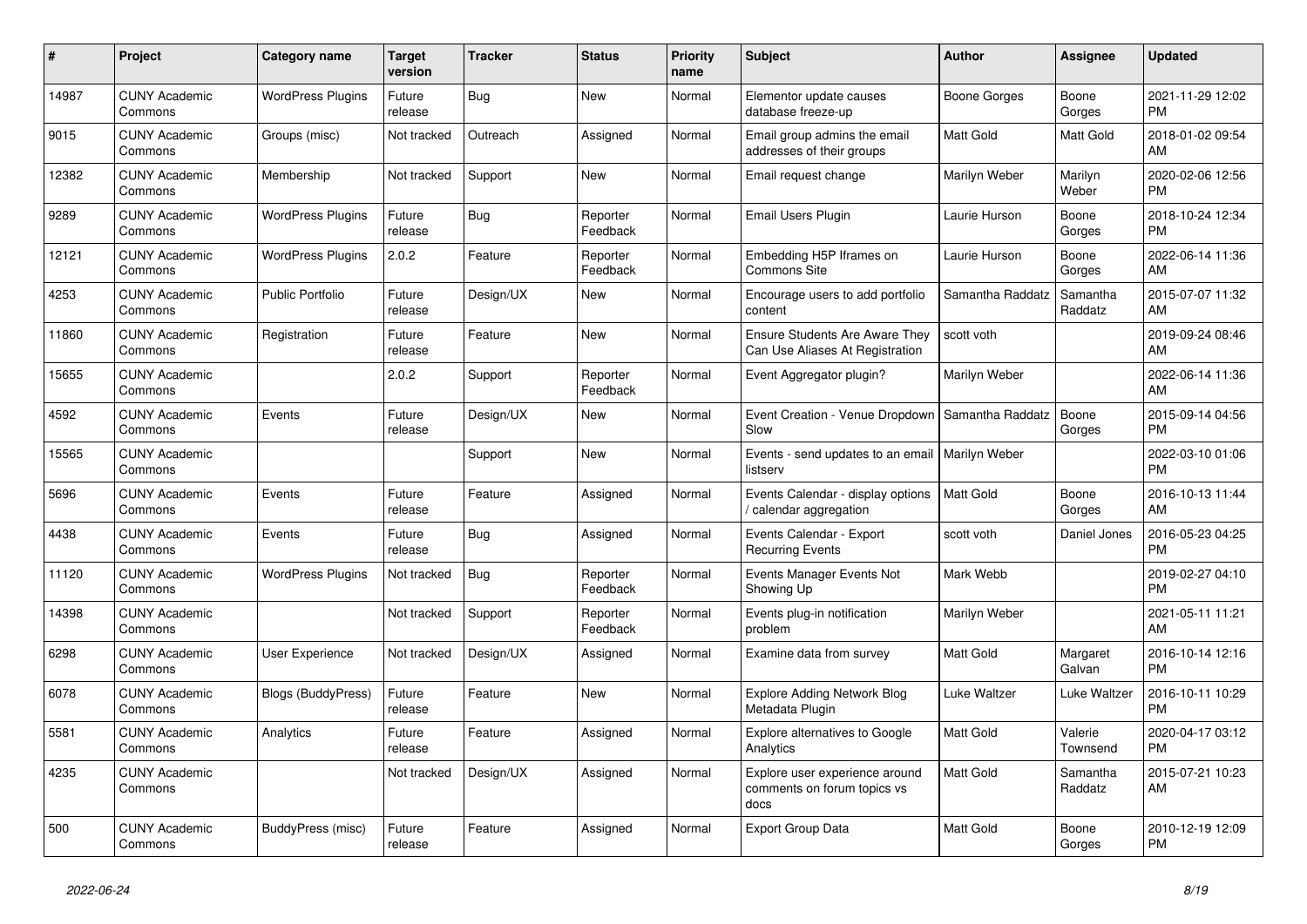| #     | Project                         | <b>Category name</b>      | <b>Target</b><br>version | <b>Tracker</b> | <b>Status</b>                       | <b>Priority</b><br>name | Subject                                                                           | Author              | <b>Assignee</b>     | <b>Updated</b>                |
|-------|---------------------------------|---------------------------|--------------------------|----------------|-------------------------------------|-------------------------|-----------------------------------------------------------------------------------|---------------------|---------------------|-------------------------------|
| 8835  | <b>CUNY Academic</b><br>Commons | <b>Blogs (BuddyPress)</b> | Future<br>release        | Feature        | <b>New</b>                          | Normal                  | Extend cuny.is shortlinks to sites                                                | Luke Waltzer        | Boone<br>Gorges     | 2022-04-26 11:59<br>AM        |
| 13199 | <b>CUNY Academic</b><br>Commons | Group Forums              | Future<br>release        | Feature        | New                                 | Normal                  | Favoring Groups over bbPress<br>plugin                                            | Colin McDonald      | Colin<br>McDonald   | 2021-11-19 12:28<br><b>PM</b> |
| 412   | <b>CUNY Academic</b><br>Commons | <b>WordPress Themes</b>   | Future<br>release        | Feature        | Assigned                            | Normal                  | <b>Featured Themes</b>                                                            | Matt Gold           | Dominic<br>Giglio   | 2015-01-05 08:44<br><b>PM</b> |
| 3458  | <b>CUNY Academic</b><br>Commons | Groups (misc)             | Future<br>release        | Feature        | Assigned                            | Normal                  | Filter Members of Group by<br>Campus                                              | Michael Smith       | Samantha<br>Raddatz | 2014-09-26 08:32<br><b>PM</b> |
| 6426  | <b>CUNY Academic</b><br>Commons | Spam/Spam<br>Prevention   | Future<br>release        | Feature        | Assigned                            | Normal                  | Force captcha on all comments?                                                    | <b>Matt Gold</b>    | <b>Tahir Butt</b>   | 2016-10-24 02:06<br><b>PM</b> |
| 13650 | <b>CUNY Academic</b><br>Commons | Group Library             | Future<br>release        | Feature        | New                                 | Normal                  | Forum Attachments in Group<br>Library                                             | Laurie Hurson       |                     | 2021-11-19 12:30<br><b>PM</b> |
| 3059  | <b>CUNY Academic</b><br>Commons | Group Forums              | Future<br>release        | Design/UX      | New                                 | Normal                  | Forum Post Permissable Content<br><b>Explanatory Text</b>                         | Chris Stein         | Chris Stein         | 2015-04-02 11:27<br>AM        |
| 5397  | <b>CUNY Academic</b><br>Commons | Social Paper              | Future<br>release        | Feature        | <b>New</b>                          | Normal                  | frustrating to have to<br>enable/disable in SP                                    | Marilyn Weber       | Samantha<br>Raddatz | 2016-04-20 03:39<br>PM        |
| 15210 | <b>CUNY Academic</b><br>Commons | Analytics                 | Not tracked              | Design/UX      | New                                 | Normal                  | Google Analytics improvements                                                     | Colin McDonald      | Boone<br>Gorges     | 2022-05-24 10:47<br>AM        |
| 6014  | <b>CUNY Academic</b><br>Commons | Publicity                 | Future<br>release        | Publicity      | Reporter<br>Feedback                | Normal                  | Google search listing                                                             | <b>Matt Gold</b>    | Boone<br>Gorges     | 2016-09-21 03:48<br><b>PM</b> |
| 4481  | <b>CUNY Academic</b><br>Commons | Events                    | Future<br>release        | Feature        | New                                 | Normal                  | Group admins/mods should have<br>the ability to unlink an event from<br>the group | <b>Boone Gorges</b> | Boone<br>Gorges     | 2017-04-24 03:53<br>PM        |
| 1544  | <b>CUNY Academic</b><br>Commons | Groups (misc)             | Future<br>release        | Feature        | Reporter<br>Feedback                | Normal                  | Group Filtering and Sorting                                                       | <b>Matt Gold</b>    | Chris Stein         | 2019-03-01 02:25<br><b>PM</b> |
| 308   | <b>CUNY Academic</b><br>Commons | Registration              | Future<br>release        | Feature        | <b>New</b>                          | Normal                  | Group recommendations for<br>signup process                                       | <b>Boone Gorges</b> | Samantha<br>Raddatz | 2015-11-09 05:07<br><b>PM</b> |
| 11879 | <b>CUNY Academic</b><br>Commons |                           | Not tracked              | <b>Bug</b>     | New                                 | Normal                  | Hypothesis comments appearing<br>on multiple, different pdfs across<br>blogs      | Laurie Hurson       | Laurie Hurson       | 2019-09-19 02:39<br><b>PM</b> |
| 11131 | <b>CUNY Academic</b><br>Commons |                           | Future<br>release        | Feature        | Reporter<br>Feedback                | Normal                  | <b>Image Annotation Plugins</b>                                                   | Laurie Hurson       |                     | 2019-02-26 11:33<br>AM        |
| 16291 | <b>CUNY Academic</b><br>Commons | Site cloning              | 2.0.2                    | Support        | Staged for<br>Production<br>Release | Normal                  | Images coming up blank in Media   Marilyn Weber<br>Library                        |                     | Raymond<br>Hoh      | 2022-06-23 08:28<br>PM        |
| 2832  | <b>CUNY Academic</b><br>Commons | Public Portfolio          | Future<br>release        | Feature        | Assigned                            | Normal                  | Improve interface for (not)<br>auto-linking profile fields                        | <b>Boone Gorges</b> | Chris Stein         | 2015-01-05 08:52<br><b>PM</b> |
| 3770  | <b>CUNY Academic</b><br>Commons | Public Portfolio          | Future<br>release        | Feature        | Assigned                            | Normal                  | Improve Layout/Formatting of<br>Positions Area on Public<br>Portfolios            | Matt Gold           | Chris Stein         | 2015-04-01 09:17<br>PM        |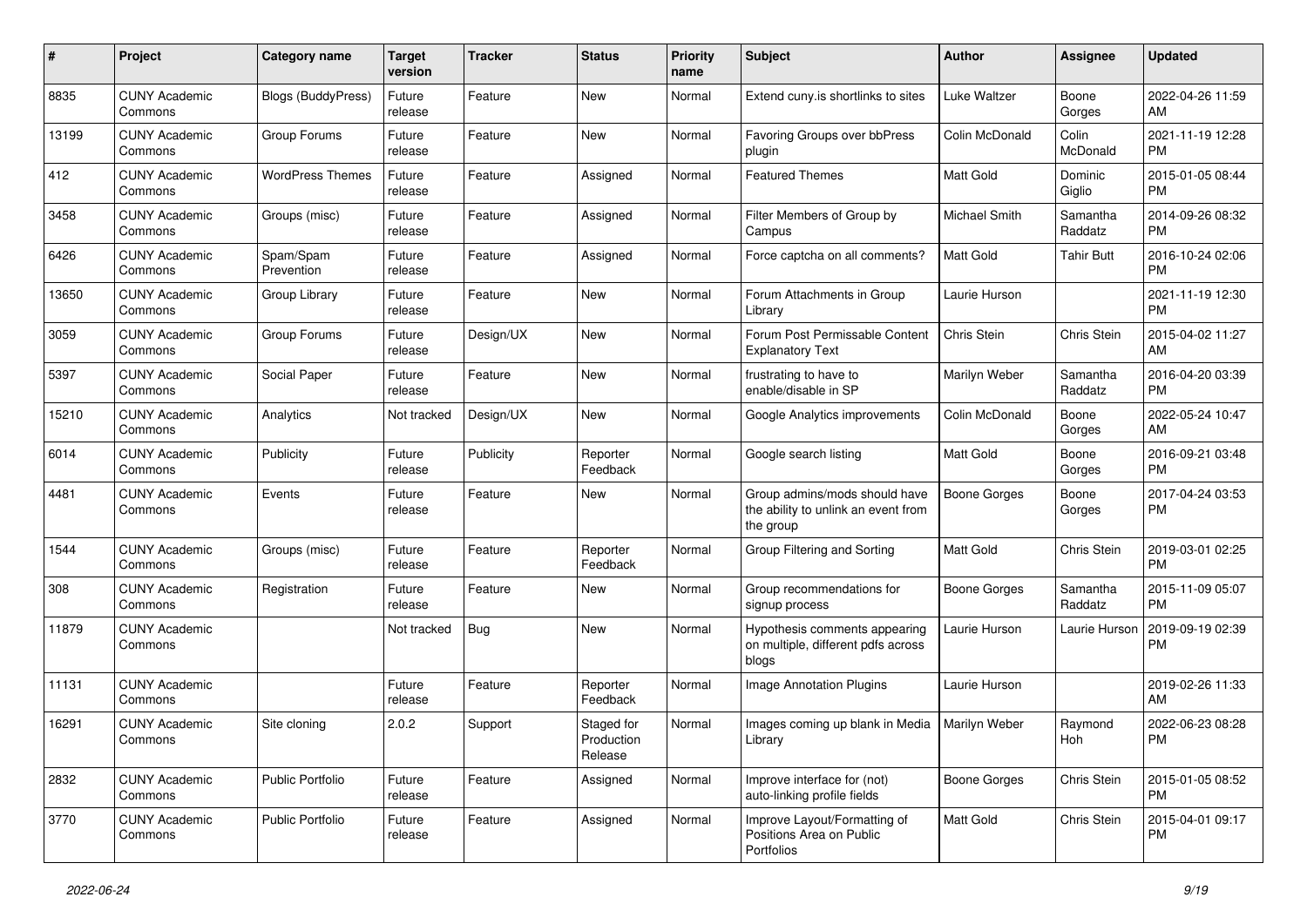| #     | Project                         | Category name              | <b>Target</b><br>version | <b>Tracker</b> | <b>Status</b>        | <b>Priority</b><br>name | <b>Subject</b>                                                                                                                               | <b>Author</b>           | Assignee            | <b>Updated</b>                |
|-------|---------------------------------|----------------------------|--------------------------|----------------|----------------------|-------------------------|----------------------------------------------------------------------------------------------------------------------------------------------|-------------------------|---------------------|-------------------------------|
| 12042 | <b>CUNY Academic</b><br>Commons | <b>Email Notifications</b> | Future<br>release        | Feature        | <b>New</b>           | Normal                  | Improved error logging for BPGES   Boone Gorges<br>send queue                                                                                |                         | Boone<br>Gorges     | 2021-11-19 12:25<br><b>PM</b> |
| 12091 | <b>CUNY Academic</b><br>Commons | <b>Group Files</b>         | Future<br>release        | Feature        | <b>New</b>           | Normal                  | Improved pre-upload file<br>validation for bp-group-documents                                                                                | Boone Gorges            | Boone<br>Gorges     | 2019-11-14 01:21<br><b>PM</b> |
| 11834 | <b>CUNY Academic</b><br>Commons | <b>Group Files</b>         | Future<br>release        | Feature        | <b>New</b>           | Normal                  | Improved tools for managing<br>group file folders                                                                                            | Boone Gorges            | Sonja Leix          | 2019-09-06 03:55<br><b>PM</b> |
| 13358 | <b>CUNY Academic</b><br>Commons | Group Forums               | Future<br>release        | Feature        | <b>New</b>           | Normal                  | Improved UI for group forum<br>threading settings                                                                                            | Boone Gorges            | Raymond<br>Hoh      | 2021-11-19 12:27<br><b>PM</b> |
| 4903  | <b>CUNY Academic</b><br>Commons | Events                     | Future<br>release        | Design/UX      | Assigned             | Normal                  | Improving visual appearance of<br>event calendars                                                                                            | Matt Gold               | Boone<br>Gorges     | 2016-10-13 11:51<br>AM        |
| 435   | <b>CUNY Academic</b><br>Commons | BuddyPress (misc)          | Future<br>release        | Feature        | Assigned             | Normal                  | Include Avatar Images in Forum<br><b>Post Notification Emails</b>                                                                            | Matt Gold               | Boone<br>Gorges     | 2010-12-08 12:40<br><b>PM</b> |
| 14792 | <b>CUNY Academic</b><br>Commons |                            |                          | Bug            | New                  | Normal                  | Inconsistent email notifications<br>from gravity forms                                                                                       | Raffi<br>Khatchadourian |                     | 2021-10-04 01:50<br><b>PM</b> |
| 3536  | <b>CUNY Academic</b><br>Commons | My Commons                 | Future<br>release        | Feature        | Assigned             | Normal                  | Infinite Scroll on My Commons<br>page                                                                                                        | <b>Matt Gold</b>        | Raymond<br>Hoh      | 2015-04-13 04:42<br><b>PM</b> |
| 9947  | <b>CUNY Academic</b><br>Commons | <b>WordPress Plugins</b>   | Future<br>release        | Feature        | Reporter<br>Feedback | Normal                  | Install H5P quiz plugin                                                                                                                      | <b>Matt Gold</b>        | Boone<br>Gorges     | 2018-09-11 11:01<br>AM        |
| 3768  | <b>CUNY Academic</b><br>Commons | <b>Public Portfolio</b>    | Future<br>release        | Feature        | Assigned             | Normal                  | Institutions/Past positions on<br>public portfolios                                                                                          | Matt Gold               | Boone<br>Gorges     | 2018-04-23 10:44<br>AM        |
| 11556 | <b>CUNY Academic</b><br>Commons | Courses                    | Not tracked              | <b>Bug</b>     | Reporter<br>Feedback | Normal                  | Instructor name given in course<br>listing                                                                                                   | Tom Harbison            |                     | 2019-06-25 04:12<br><b>PM</b> |
| 9908  | <b>CUNY Academic</b><br>Commons |                            | Not tracked              | Feature        | <b>New</b>           | Normal                  | Is it possible to send email<br>updates to users (or an email<br>address not on the list) for only a<br>single page AFTER being<br>prompted? | <b>Michael Shields</b>  | scott voth          | 2018-06-11 01:34<br><b>PM</b> |
| 13048 | <b>CUNY Academic</b><br>Commons | Shortcodes and<br>embeds   | Future<br>release        | Feature        | <b>New</b>           | Normal                  | Jupyter Notebooks support                                                                                                                    | Boone Gorges            |                     | 2020-07-14 11:46<br>AM        |
| 13370 | <b>CUNY Academic</b><br>Commons | Group Library              | Future<br>release        | Feature        | <b>New</b>           | Normal                  | Library bulk deletion and folder<br>editing                                                                                                  | Colin McDonald          | Boone<br>Gorges     | 2020-10-13 10:41<br>AM        |
| 377   | <b>CUNY Academic</b><br>Commons | BuddyPress (misc)          | Future<br>release        | Feature        | Assigned             | Normal                  | Like buttons                                                                                                                                 | Matt Gold               | Boone<br>Gorges     | 2010-11-16 05:13<br><b>PM</b> |
| 3565  | <b>CUNY Academic</b><br>Commons | My Commons                 | Not tracked              | Documentation  | <b>New</b>           | Normal                  | Load Newest inconsistencies                                                                                                                  | Chris Stein             | scott voth          | 2015-11-09 01:16<br><b>PM</b> |
| 5679  | <b>CUNY Academic</b><br>Commons | Analytics                  | Not tracked              | Feature        | <b>New</b>           | Normal                  | Logged In Users for GA                                                                                                                       | <b>Valerie Townsend</b> | Valerie<br>Townsend | 2016-06-11 09:49<br>AM        |
| 5268  | <b>CUNY Academic</b><br>Commons | Group Forums               | Future<br>release        | <b>Bug</b>     | Assigned             | Normal                  | Long-time to post to multiple<br>groups                                                                                                      | Luke Waltzer            | Daniel Jones        | 2016-09-07 06:31<br><b>PM</b> |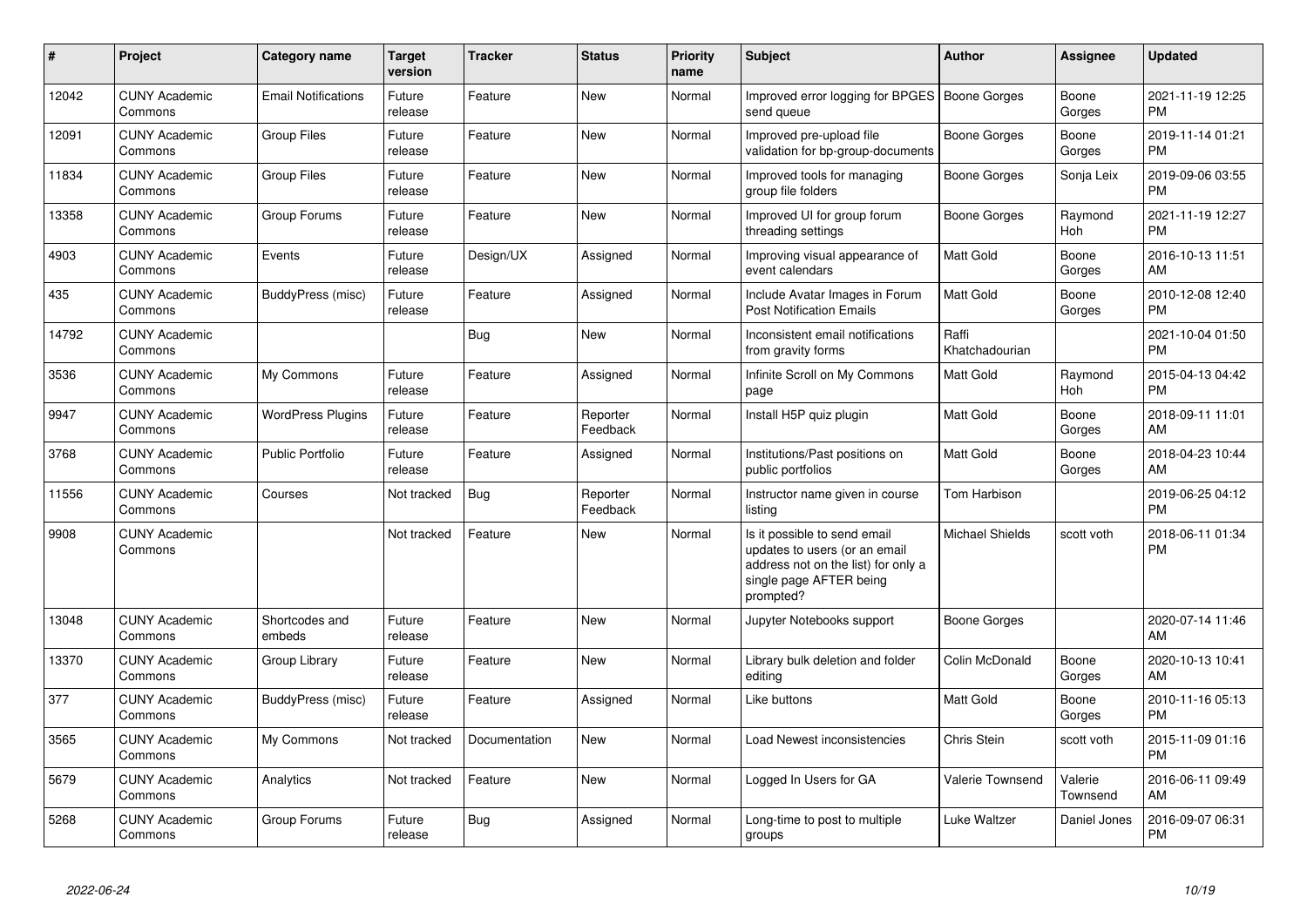| #     | Project                         | <b>Category name</b>           | <b>Target</b><br>version | <b>Tracker</b> | <b>Status</b>        | <b>Priority</b><br>name | <b>Subject</b>                                                                      | <b>Author</b>       | <b>Assignee</b>   | <b>Updated</b>                |
|-------|---------------------------------|--------------------------------|--------------------------|----------------|----------------------|-------------------------|-------------------------------------------------------------------------------------|---------------------|-------------------|-------------------------------|
| 8900  | <b>CUNY Academic</b><br>Commons | Accessibility                  | Future<br>release        | Feature        | Assigned             | Normal                  | Look into tools to enforce<br>accessibility in WP environment                       | Matt Gold           | Boone<br>Gorges   | 2022-04-26 11:59<br>AM        |
| 11531 | <b>CUNY Academic</b><br>Commons | Events                         | Future<br>release        | Feature        | <b>New</b>           | Normal                  | Main Events calendar should<br>include non-public events that<br>user has access to | scott voth          | Boone<br>Gorges   | 2019-06-11 10:00<br>AM        |
| 1422  | <b>CUNY Academic</b><br>Commons | <b>BuddyPress Docs</b>         | Future<br>release        | Feature        | Assigned             | Normal                  | Make "created Doc" activity icons<br>non-mini                                       | <b>Boone Gorges</b> | Boone<br>Gorges   | 2015-11-09 05:48<br><b>PM</b> |
| 7115  | <b>CUNY Academic</b><br>Commons | Groups (misc)                  | Future<br>release        | Feature        | Reporter<br>Feedback | Normal                  | make licensing info clear during<br>group creation                                  | Matt Gold           | Raymond<br>Hoh    | 2020-12-08 11:32<br>AM        |
| 14496 | <b>CUNY Academic</b><br>Commons | Domain Mapping                 | Future<br>release        | Bug            | New                  | Normal                  | Mapped domain SSO uses<br>third-party cookies                                       | Raymond Hoh         | Raymond<br>Hoh    | 2021-05-24 04:03<br><b>PM</b> |
| 6995  | <b>CUNY Academic</b><br>Commons | Home Page                      | Not tracked              | Bug            | Assigned             | Normal                  | member filter on homepage not<br>working                                            | Matt Gold           | Raymond<br>Hoh    | 2016-12-11 09:46<br><b>PM</b> |
| 15757 | <b>CUNY Academic</b><br>Commons |                                |                          | Bug            | New                  | Normal                  | Members # do not match                                                              | Laurie Hurson       |                   | 2022-03-30 04:52<br><b>PM</b> |
| 10794 | <b>CUNY Academic</b><br>Commons | Performance                    | Not tracked              | <b>Bug</b>     | New                  | Normal                  | Memcached connection<br>occasionally breaks                                         | Boone Gorges        | Boone<br>Gorges   | 2018-12-06 03:30<br><b>PM</b> |
| 585   | <b>CUNY Academic</b><br>Commons | Group Forums                   | Future<br>release        | Feature        | Assigned             | Normal                  | Merge Forum Topics                                                                  | Sarah Morgano       | Boone<br>Gorges   | 2011-07-06 04:11<br><b>PM</b> |
| 13891 | <b>CUNY Academic</b><br>Commons | Internal Tools and<br>Workflow | 2.1.0                    | Feature        | <b>New</b>           | Normal                  | Migrate automated linting to<br>GitHub Actions                                      | Boone Gorges        | Jeremy Felt       | 2022-05-26 10:45<br>AM        |
| 11392 | <b>CUNY Academic</b><br>Commons |                                | Future<br>release        | Bug            | <b>New</b>           | Normal                  | Migrate users away from<br><b>StatPress</b>                                         | Boone Gorges        |                   | 2019-04-23 03:53<br><b>PM</b> |
| 10839 | <b>CUNY Academic</b><br>Commons | About page                     | Not tracked              | Support        | New                  | Normal                  | <b>Mission Statement Needs</b><br>Revision                                          | scott voth          | Matt Gold         | 2018-12-26 10:58<br>AM        |
| 3580  | <b>CUNY Academic</b><br>Commons | Group Blogs                    | Future<br>release        | Feature        | <b>New</b>           | Normal                  | Multiple blogs per group                                                            | Boone Gorges        | Boone<br>Gorges   | 2018-02-20 02:02<br><b>PM</b> |
| 8992  | <b>NYCDH Community</b><br>Site  |                                |                          | Bug            | Assigned             | Normal                  | Multiple RBE error reports                                                          | Matt Gold           | Raymond<br>Hoh    | 2017-12-11 05:43<br><b>PM</b> |
| 3517  | <b>CUNY Academic</b><br>Commons | My Commons                     | Future<br>release        | Feature        | Assigned             | Normal                  | Mute/Unmute My Commons<br>updates                                                   | <b>Matt Gold</b>    | Raymond<br>Hoh    | 2015-11-09 01:19<br><b>PM</b> |
| 11968 | JustPublics@365<br>MediaCamp    |                                |                          | Feature        | <b>New</b>           | Normal                  | Nanoscience Retractable Display<br>Unit                                             | Donald Cherry       | Bonnie<br>Eissner | 2021-02-19 08:50<br>AM        |
| 3419  | <b>CUNY Academic</b><br>Commons | Group Invitations              | 1.6.14                   | Bug            | Testing<br>Required  | Normal                  | Neatening the display of<br>messages on group requests                              | Matt Gold           | Boone<br>Gorges   | 2014-09-01 09:29<br><b>PM</b> |
| 11883 | <b>CUNY Academic</b><br>Commons | Help/Codex                     | Not tracked              | Support        | New                  | Normal                  | Need Embedding Help Page<br>Update (Tableau)                                        | Anthony Wheeler     | scott voth        | 2019-09-24 08:49<br>AM        |
| 16255 | <b>CUNY Academic</b><br>Commons | WordPress (misc)               |                          | <b>Bug</b>     | <b>New</b>           | Normal                  | Need to define 'MULTISITE'<br>constant in wp-config.php                             | Raymond Hoh         |                   | 2022-06-19 09:31<br>AM        |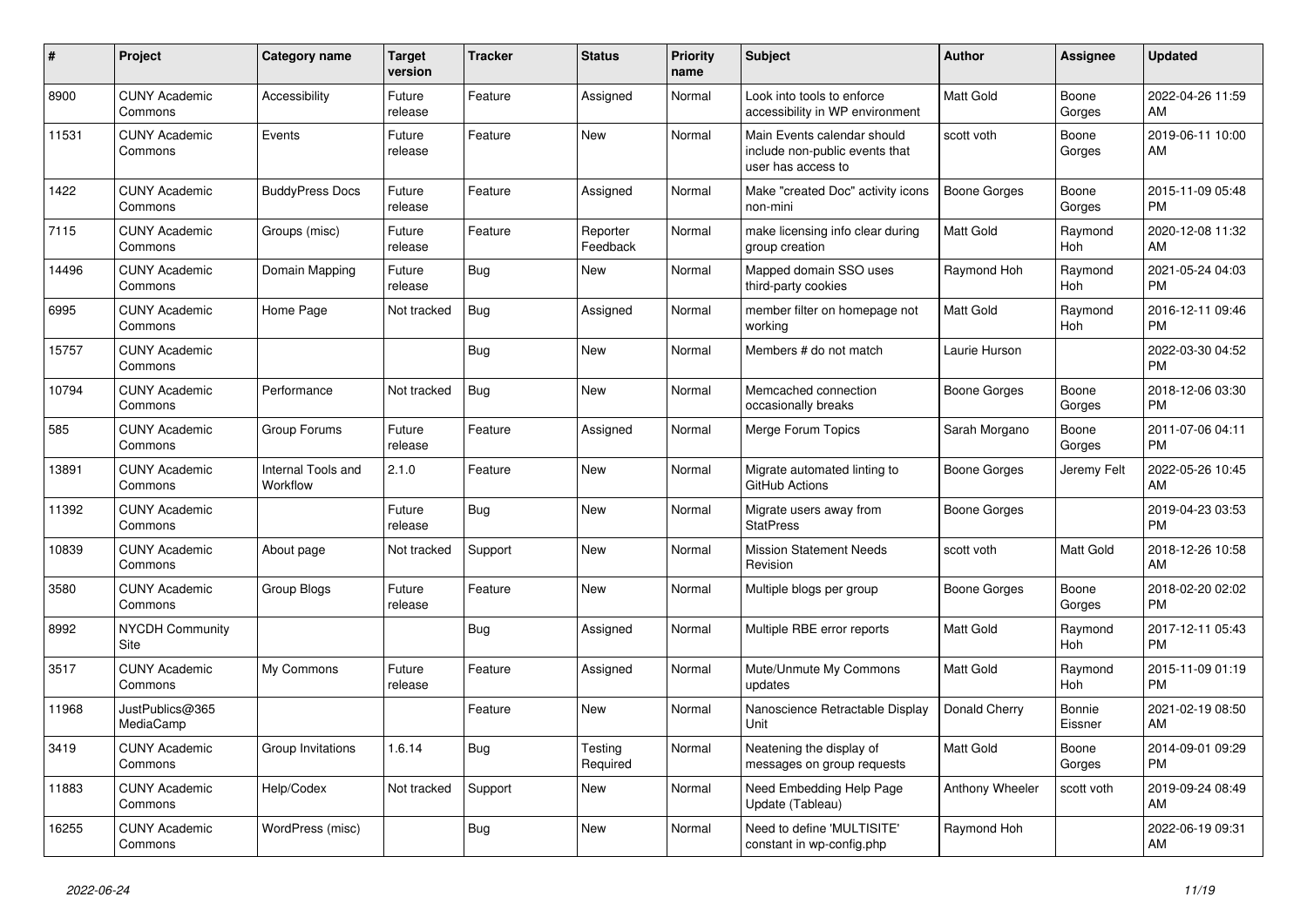| #     | <b>Project</b>                  | Category name                  | <b>Target</b><br>version | Tracker       | <b>Status</b>        | <b>Priority</b><br>name | <b>Subject</b>                                                         | <b>Author</b>        | <b>Assignee</b>     | <b>Updated</b>                |
|-------|---------------------------------|--------------------------------|--------------------------|---------------|----------------------|-------------------------|------------------------------------------------------------------------|----------------------|---------------------|-------------------------------|
| 15169 | <b>CUNY Academic</b><br>Commons |                                | 2.0.2                    | Support       | Reporter<br>Feedback | Normal                  | new Prelude website zipfiles for<br>custom theme and other files.      | Marilyn Weber        |                     | 2022-06-14 11:36<br>AM        |
| 4972  | <b>CUNY Academic</b><br>Commons | Analytics                      | Not tracked              | <b>Bug</b>    | <b>New</b>           | Normal                  | <b>Newsletter Analytics</b>                                            | Stephen Real         | Matt Gold           | 2015-12-09 12:54<br><b>PM</b> |
| 10262 | <b>CUNY Academic</b><br>Commons |                                | Not tracked              | <b>Bug</b>    | Reporter<br>Feedback | Normal                  | Newsletter Plugin: Broken Image<br>at Bottom of All Newsletters        | Mark Webb            | Raymond<br>Hoh      | 2018-08-30 05:17<br><b>PM</b> |
| 12436 | <b>CUNY Academic</b><br>Commons |                                | Not tracked              | Bug           | Assigned             | Normal                  | Nightly system downtime                                                | <b>Boone Gorges</b>  |                     | 2020-08-01 09:30<br>AM        |
| 15045 | <b>CUNY Academic</b><br>Commons |                                |                          | Support       | New                  | Normal                  | no result for KCeL in the search<br>box on the commons                 | Marilyn Weber        |                     | 2021-12-10 11:29<br>AM        |
| 12004 | <b>CUNY Academic</b><br>Commons |                                | Not tracked              | Support       | Reporter<br>Feedback | Normal                  | Notifications for spam blog<br>comments                                | Gina Cherry          | Raymond<br>Hoh      | 2019-11-01 12:05<br><b>PM</b> |
| 5317  | <b>CUNY Academic</b><br>Commons | Group Blogs                    | Not tracked              | Bug           | Reporter<br>Feedback | Normal                  | Notifications of New Post Didn't<br>Come                               | Luke Waltzer         | Samantha<br>Raddatz | 2016-03-21 10:41<br><b>PM</b> |
| 14475 | <b>CUNY Academic</b><br>Commons |                                | Not tracked              | Publicity     | <b>New</b>           | Normal                  | <b>OER Showcase Page</b>                                               | Laurie Hurson        | Laurie Hurson       | 2021-09-14 10:46<br>AM        |
| 5225  | <b>CUNY Academic</b><br>Commons | Registration                   | Future<br>release        | Feature       | Assigned             | Normal                  | On-boarding Issues                                                     | Luke Waltzer         | Samantha<br>Raddatz | 2016-02-12 02:58<br><b>PM</b> |
| 10354 | <b>CUNY Academic</b><br>Commons | <b>Public Portfolio</b>        | Future<br>release        | Feature       | <b>New</b>           | Normal                  | Opt out of Having a Profile Page                                       | scott voth           | Chris Stein         | 2020-05-12 10:43<br>AM        |
| 3002  | <b>CUNY Academic</b><br>Commons | Search                         | Future<br>release        | Feature       | Assigned             | Normal                  | Overhaul CAC search by using<br>external search appliance              | <b>Boone Gorges</b>  | Boone<br>Gorges     | 2020-07-15 03:05<br><b>PM</b> |
| 8976  | <b>CUNY Academic</b><br>Commons | Reply By Email                 | Not tracked              | Feature       | Assigned             | Normal                  | Package RBE new topics<br>posting?                                     | Matt Gold            | Raymond<br>Hoh      | 2017-12-04 02:34<br><b>PM</b> |
| 14074 | <b>CUNY Academic</b><br>Commons | WordPress (misc)               | Not tracked              | Support       | Reporter<br>Feedback | Normal                  | page password protection<br>problem                                    | Marilyn Weber        |                     | 2021-03-02 11:03<br>AM        |
| 8607  | <b>CUNY Academic</b><br>Commons |                                | Not tracked              | Support       | <b>New</b>           | Normal                  | Paypal?                                                                | Marilyn Weber        | Matt Gold           | 2018-05-15 01:37<br><b>PM</b> |
| 15194 | <b>CUNY Academic</b><br>Commons | Internal Tools and<br>Workflow | 2.1.0                    | Feature       | <b>New</b>           | Normal                  | PHPCS sniff for un-restored<br>switch to blog() calls                  | <b>Boone Gorges</b>  | Jeremy Felt         | 2022-05-26 10:45<br>AM        |
| 2612  | <b>CUNY Academic</b><br>Commons |                                | Not tracked              | Publicity     | Assigned             | Normal                  | Pinterest site for the Commons                                         | local admin          | Sarah<br>Morgano    | 2016-03-04 11:19<br>AM        |
| 11788 | <b>CUNY Academic</b><br>Commons | <b>WordPress Plugins</b>       | Future<br>release        | Support       | Reporter<br>Feedback | Normal                  | Plugin Request - Browse Aloud                                          | scott voth           |                     | 2019-09-24 08:42<br>AM        |
| 14629 | <b>CUNY Academic</b><br>Commons |                                | Not tracked              | Bug           | Reporter<br>Feedback | Normal                  | Possible Post Order Bug?                                               | <b>Syelle Graves</b> |                     | 2021-09-14 10:47<br>AM        |
| 3524  | <b>CUNY Academic</b><br>Commons | Documentation                  | Not tracked              | Documentation | Assigned             | Normal                  | Post describing all you can do<br>when starting up a new<br>blog/group | <b>Matt Gold</b>     | scott voth          | 2014-10-04 12:56<br><b>PM</b> |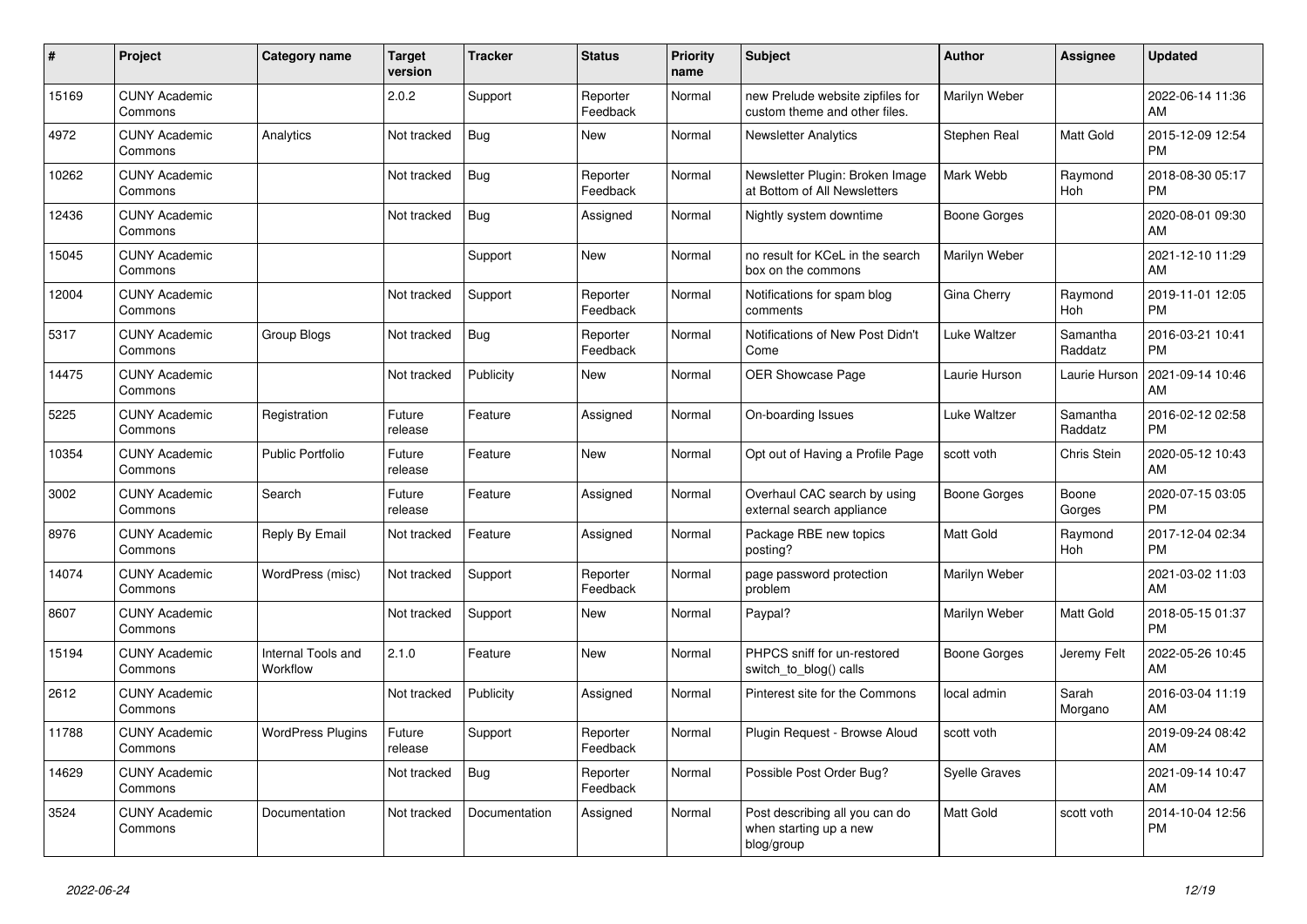| $\#$  | Project                         | <b>Category name</b>        | <b>Target</b><br>version | <b>Tracker</b> | <b>Status</b>        | <b>Priority</b><br>name | <b>Subject</b>                                                  | <b>Author</b>       | <b>Assignee</b>       | <b>Updated</b>                |
|-------|---------------------------------|-----------------------------|--------------------------|----------------|----------------------|-------------------------|-----------------------------------------------------------------|---------------------|-----------------------|-------------------------------|
| 11771 | <b>CUNY Academic</b><br>Commons |                             | Not tracked              | Support        | Reporter<br>Feedback | Normal                  | post displays in sections                                       | Marilyn Weber       |                       | 2019-08-20 10:34<br>AM        |
| 3510  | <b>CUNY Academic</b><br>Commons | Publicity                   | 1.7                      | Publicity      | Assigned             | Normal                  | Post on the News Blog re: 'My<br>Commons'                       | Micki Kaufman       | Sarah<br>Morgano      | 2014-10-15 11:18<br>AM        |
| 10659 | <b>CUNY Academic</b><br>Commons | Group Forums                | Future<br>release        | Feature        | Assigned             | Normal                  | Post to multiple groups via email                               | <b>Matt Gold</b>    | Raymond<br>Hoh        | 2018-11-15 12:54<br>AM        |
| 3506  | <b>CUNY Academic</b><br>Commons | Publicity                   | 1.7                      | Publicity      | <b>New</b>           | Normal                  | Prepare 1.7 email messaging                                     | Micki Kaufman       | Micki<br>Kaufman      | 2014-10-01 12:36<br><b>PM</b> |
| 4986  | <b>CUNY Academic</b><br>Commons | ZenDesk                     | Not tracked              | Support        | Assigned             | Normal                  | Prepare documentation for<br>Zendesk re web widget              | <b>Matt Gold</b>    | Samantha<br>Raddatz   | 2016-02-25 03:09<br><b>PM</b> |
| 3090  | <b>CUNY Academic</b><br>Commons | Twitter page                | Future<br>release        | Feature        | Assigned             | Normal                  | Prevent Retweets from showing<br>up on Commons twitter page     | <b>Matt Gold</b>    | <b>Tahir Butt</b>     | 2016-10-24 11:31<br>AM        |
| 14900 | <b>CUNY Academic</b><br>Commons |                             | Not tracked              | Support        | Reporter<br>Feedback | Normal                  | previous theme?                                                 | Marilyn Weber       |                       | 2021-10-25 10:31<br>AM        |
| 10580 | <b>CUNY Academic</b><br>Commons | Information<br>Architecture | Future<br>release        | Design/UX      | <b>New</b>           | Normal                  | Primary nav item review                                         | <b>Boone Gorges</b> | Sara Cannon           | 2021-11-19 12:37<br><b>PM</b> |
| 13286 | <b>CUNY Academic</b><br>Commons |                             | Not tracked              | Support        | <b>New</b>           | Normal                  | problem connecting with<br>WordPress app                        | Marilyn Weber       | Raymond<br><b>Hoh</b> | 2020-09-08 11:16<br>AM        |
| 9060  | <b>CUNY Academic</b><br>Commons | Commons In A Box            | Not tracked              | Bug            | Hold                 | Normal                  | Problems with CBox image library<br>upload                      | Lisa Rhody          | Raymond<br>Hoh        | 2018-01-10 03:26<br><b>PM</b> |
| 4622  | <b>CUNY Academic</b><br>Commons | <b>Public Portfolio</b>     | Future<br>release        | Design/UX      | <b>New</b>           | Normal                  | <b>Profile Visibility Settings</b>                              | Samantha Raddatz    | Samantha<br>Raddatz   | 2015-09-21 12:18<br><b>PM</b> |
| 5316  | <b>CUNY Academic</b><br>Commons | User Experience             | Future<br>release        | Feature        | Assigned             | Normal                  | Prompt user email address<br>updates                            | <b>Matt Gold</b>    | Stephen Real          | 2016-12-21 03:30<br><b>PM</b> |
| 14842 | <b>CUNY Academic</b><br>Commons |                             | Not tracked              | Support        | Reporter<br>Feedback | Normal                  | Question about widgets and block<br>editor                      | Gina Cherry         |                       | 2021-10-06 03:01<br><b>PM</b> |
| 8991  | <b>CUNY Academic</b><br>Commons | Reply By Email              | Not tracked              | Bug            | Hold                 | Normal                  | RBE duplicate email message<br>issue                            | Matt Gold           | Raymond<br>Hoh        | 2018-02-18 08:53<br><b>PM</b> |
| 658   | <b>CUNY Academic</b><br>Commons | <b>WordPress Plugins</b>    | Future<br>release        | Feature        | Assigned             | Normal                  | Rebulid Sitewide Tag Suggestion                                 | <b>Matt Gold</b>    | Boone<br>Gorges       | 2015-01-05 08:47<br><b>PM</b> |
| 653   | <b>CUNY Academic</b><br>Commons | Group Blogs                 | Future<br>release        | Feature        | Assigned             | Normal                  | Redesign Integration of Groups<br>and Blogs                     | <b>Matt Gold</b>    | Samantha<br>Raddatz   | 2015-11-09 05:40<br><b>PM</b> |
| 8836  | <b>CUNY Academic</b><br>Commons | <b>Blogs (BuddyPress)</b>   | Future<br>release        | Feature        | Assigned             | Normal                  | Redesign site launch process                                    | <b>Matt Gold</b>    | Boone<br>Gorges       | 2019-10-03 02:49<br><b>PM</b> |
| 2881  | <b>CUNY Academic</b><br>Commons | <b>Public Portfolio</b>     | Future<br>release        | Feature        | Assigned             | Normal                  | Redesign the UX for Profiles                                    | <b>Chris Stein</b>  | Chris Stein           | 2016-10-13 12:45<br><b>PM</b> |
| 1888  | <b>CUNY Academic</b><br>Commons | Home Page                   | Future<br>release        | Feature        | Assigned             | Normal                  | Refactor BP MPO Activity Filter to<br>support proper pagination | Sarah Morgano       | Boone<br>Gorges       | 2014-05-01 07:11<br>PM        |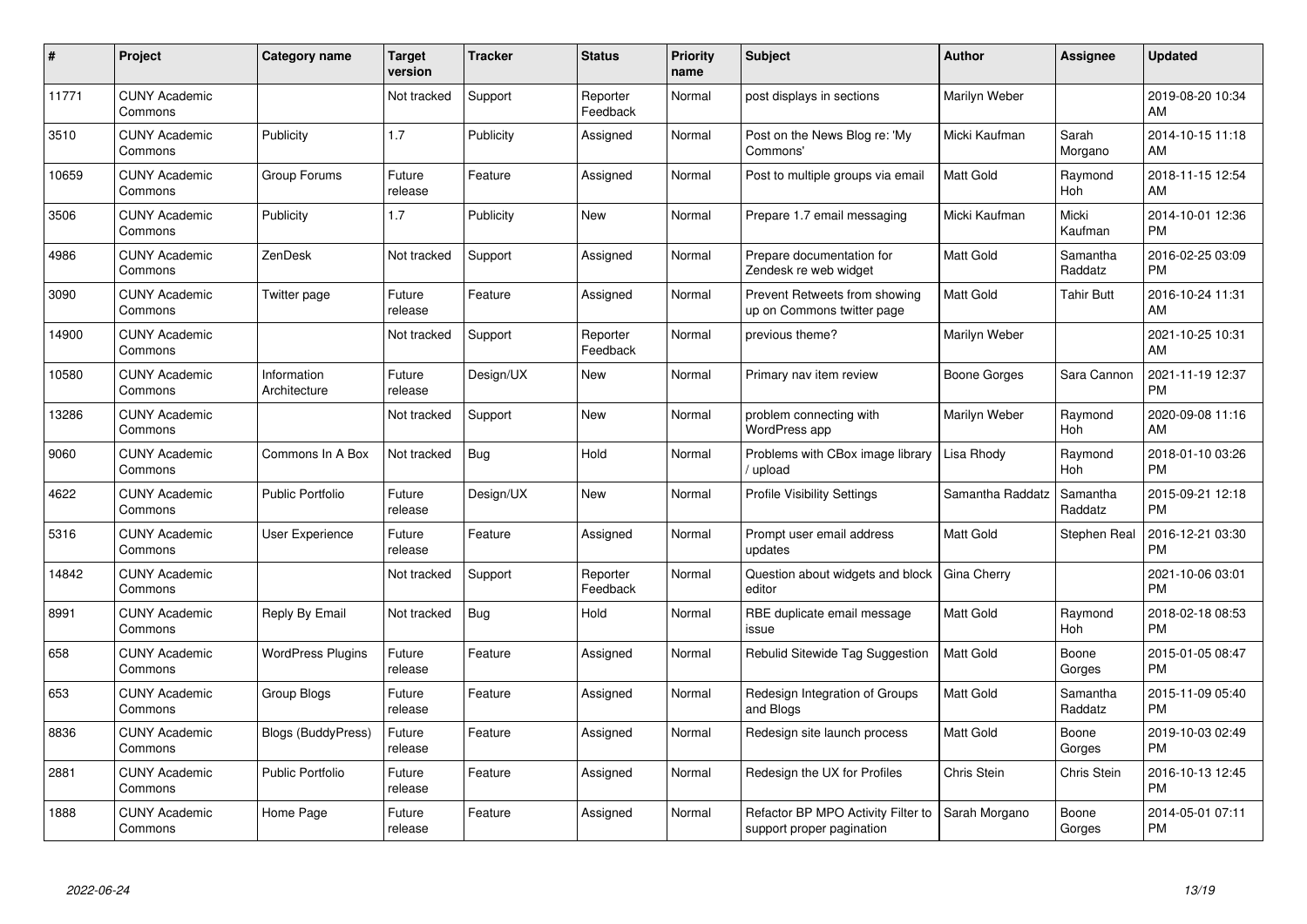| #     | Project                         | <b>Category name</b>       | <b>Target</b><br>version | <b>Tracker</b> | <b>Status</b>        | <b>Priority</b><br>name | <b>Subject</b>                                                             | <b>Author</b>           | <b>Assignee</b>     | <b>Updated</b>                |
|-------|---------------------------------|----------------------------|--------------------------|----------------|----------------------|-------------------------|----------------------------------------------------------------------------|-------------------------|---------------------|-------------------------------|
| 15883 | <b>CUNY Academic</b><br>Commons |                            | 2.1.0                    | Feature        | <b>New</b>           | Normal                  | Release BPGES update                                                       | <b>Boone Gorges</b>     | Boone<br>Gorges     | 2022-05-26 10:39<br>AM        |
| 3369  | <b>CUNY Academic</b><br>Commons | Reply By Email             | Not tracked              | Outreach       | Hold                 | Normal                  | Release reply by email to WP<br>plugin directory                           | Matt Gold               | Raymond<br>Hoh      | 2016-03-01 12:46<br><b>PM</b> |
| 10380 | <b>CUNY Academic</b><br>Commons | WordPress (misc)           | Future<br>release        | Feature        | In Progress          | Normal                  | Remove blacklisted plugins                                                 | <b>Boone Gorges</b>     |                     | 2022-04-26 12:00<br><b>PM</b> |
| 16110 | <b>CUNY Academic</b><br>Commons |                            |                          | Support        | Reporter<br>Feedback | Normal                  | remove Creative Commons<br>license from pages?                             | Marilyn Weber           | Raymond<br>Hoh      | 2022-05-17 06:11<br><b>PM</b> |
| 5826  | <b>CUNY Academic</b><br>Commons | <b>WordPress Plugins</b>   | Future<br>release        | Support        | Reporter<br>Feedback | Normal                  | <b>Remove Subscription Options</b><br>plugin from directory                | Sarah Morgano           | Sarah<br>Morgano    | 2016-10-21 04:14<br><b>PM</b> |
| 16199 | <b>CUNY Academic</b><br>Commons | <b>Directories</b>         | 2.0.2                    | Bug            | <b>New</b>           | Normal                  | Removed "Semester" Filter from<br><b>Courses Directory</b>                 | Laurie Hurson           | Boone<br>Gorges     | 2022-06-14 11:36<br>AM        |
| 4388  | <b>CUNY Academic</b><br>Commons | WordPress (misc)           | Future<br>release        | Bug            | Assigned             | Normal                  | Repeated request for<br>authentication.                                    | Alice.Lynn<br>McMichael | Raymond<br>Hoh      | 2015-08-11 07:35<br><b>PM</b> |
| 1105  | <b>CUNY Academic</b><br>Commons | WordPress (misc)           | Future<br>release        | Feature        | Assigned             | Normal                  | Rephrase Blog Privacy Options                                              | <b>Matt Gold</b>        | Samantha<br>Raddatz | 2015-11-09 06:19<br><b>PM</b> |
| 11496 | <b>CUNY Academic</b><br>Commons | <b>Public Portfolio</b>    | 1.15.2                   | Support        | <b>New</b>           | Normal                  | Replace Twitter Icon on Member<br>Portfolio page                           | scott voth              | Boone<br>Gorges     | 2019-06-06 01:03<br><b>PM</b> |
| 3577  | <b>CUNY Academic</b><br>Commons | My Commons                 | Future<br>release        | Design/UX      | Assigned             | Normal                  | Replies to items in My Commons                                             | <b>Matt Gold</b>        | Raymond<br>Hoh      | 2015-04-09 05:19<br><b>PM</b> |
| 5282  | <b>CUNY Academic</b><br>Commons | Social Paper               | Future<br>release        | Bug            | <b>New</b>           | Normal                  | Replying via email directs to<br>paper but not individual comment.         | Marilyn Weber           | Raymond<br>Hoh      | 2016-03-02 01:48<br><b>PM</b> |
| 8902  | <b>CUNY Academic</b><br>Commons | Design                     | Not tracked              | Feature        | Assigned             | Normal                  | Report back on research on<br><b>BuddyPress themes</b>                     | Matt Gold               | Michael Smith       | 2017-11-10 12:31<br><b>PM</b> |
| 9979  | <b>CUNY Academic</b><br>Commons | <b>Email Notifications</b> | Not tracked              | <b>Bug</b>     | Reporter<br>Feedback | Normal                  | Reports of slow email activation<br>emails                                 | <b>Matt Gold</b>        | Boone<br>Gorges     | 2018-08-29 09:40<br><b>PM</b> |
| 9420  | <b>CUNY Academic</b><br>Commons | cuny.is                    | Not tracked              | Feature        | <b>New</b>           | Normal                  | Request for http://cuny.is/streams                                         | Raffi<br>Khatchadourian | Marilyn<br>Weber    | 2018-04-02 10:08<br>AM        |
| 4070  | <b>CUNY Academic</b><br>Commons | Analytics                  | Not tracked              | Support        | Assigned             | Normal                  | Request for JITP site analytics                                            | Matt Gold               | Seth Persons        | 2016-02-23 03:09<br>PM        |
| 16099 | <b>CUNY Academic</b><br>Commons |                            |                          | Support        | Reporter<br>Feedback | Normal                  | request for Newsletter Glue                                                | Marilyn Weber           |                     | 2022-05-13 12:14<br><b>PM</b> |
| 3475  | <b>CUNY Academic</b><br>Commons | Events                     | Future<br>release        | Feature        | Assigned             | Normal                  | Request to add plugin to<br>streamline room<br>booking/appointment booking | Naomi Barrettara        | Boone<br>Gorges     | 2014-12-01 05:14<br>PM        |
| 15604 | <b>CUNY Academic</b><br>Commons | <b>Email Notifications</b> | Future<br>release        | Feature        | Assigned             | Normal                  | Restructure Commons Group<br>Digest Email Messages                         | Matt Gold               | Boone<br>Gorges     | 2022-05-26 10:45<br>AM        |
| 3759  | <b>CUNY Academic</b><br>Commons | WordPress (misc)           | Future<br>release        | Feature        | Assigned             | Normal                  | Review Interface for Adding Users   Matt Gold<br>to Blogs                  |                         | Boone<br>Gorges     | 2015-03-24 05:52<br><b>PM</b> |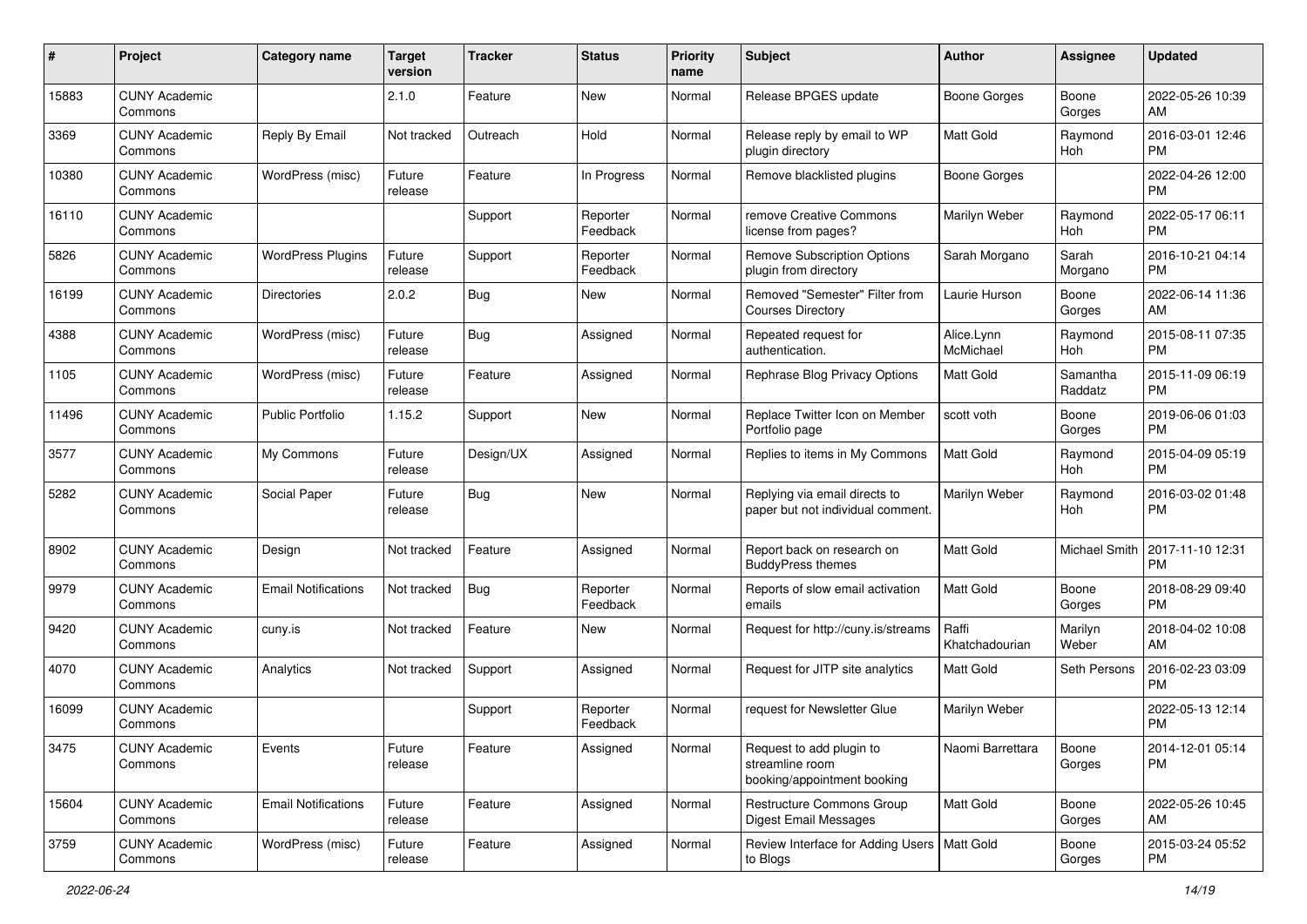| $\#$  | <b>Project</b>                  | Category name           | <b>Target</b><br>version | <b>Tracker</b> | <b>Status</b>        | <b>Priority</b><br>name | <b>Subject</b>                                                                                | Author                  | Assignee              | <b>Updated</b>                |
|-------|---------------------------------|-------------------------|--------------------------|----------------|----------------------|-------------------------|-----------------------------------------------------------------------------------------------|-------------------------|-----------------------|-------------------------------|
| 16245 | <b>CUNY Academic</b><br>Commons | WordPress (misc)        |                          | <b>Bug</b>     | Reporter<br>Feedback | Normal                  | Save Button missing on<br>WordPress Profile page                                              | scott voth              | Raymond<br><b>Hoh</b> | 2022-06-16 03:09<br><b>PM</b> |
| 12247 | <b>CUNY Academic</b><br>Commons | Publicity               | Not tracked              | Support        | <b>New</b>           | Normal                  | Screenshot of First Commons<br>Homepage                                                       | scott voth              | scott voth            | 2020-01-14 12:08<br><b>PM</b> |
| 1508  | <b>CUNY Academic</b><br>Commons | WordPress (misc)        | Future<br>release        | Feature        | Assigned             | Normal                  | Share login cookies across<br>mapped domains                                                  | Boone Gorges            | Boone<br>Gorges       | 2012-07-02 12:12<br><b>PM</b> |
| 11077 | <b>CUNY Academic</b><br>Commons | Events                  | Not tracked              | Feature        | Reporter<br>Feedback | Normal                  | Show event category description<br>in event list view                                         | Raffi<br>Khatchadourian |                       | 2019-02-12 10:38<br><b>PM</b> |
| 12484 | <b>CUNY Academic</b><br>Commons |                         | Not tracked              | Support        | Reporter<br>Feedback | Normal                  | Sign up Code for COIL Course<br>starting in March                                             | Laurie Hurson           | Matt Gold             | 2020-03-02 02:26<br><b>PM</b> |
| 12328 | <b>CUNY Academic</b><br>Commons |                         | Not tracked              | Support        | <b>New</b>           | Normal                  | Sign up Code for Non-CUNY<br>Faculty                                                          | Laurie Hurson           |                       | 2020-01-28 10:25<br>AM        |
| 4661  | <b>CUNY Academic</b><br>Commons | User Experience         | Future<br>release        | <b>Bug</b>     | Assigned             | Normal                  | Simplify Events text                                                                          | <b>Matt Gold</b>        | Samantha<br>Raddatz   | 2015-10-02 09:06<br><b>PM</b> |
| 12438 | <b>CUNY Academic</b><br>Commons | Courses                 | Not tracked              | Bug            | <b>New</b>           | Normal                  | Site appearing twice                                                                          | Laurie Hurson           | Boone<br>Gorges       | 2020-02-18 01:34<br><b>PM</b> |
| 12360 | <b>CUNY Academic</b><br>Commons | <b>WordPress Themes</b> | Not tracked              | Bug            | Reporter<br>Feedback | Normal                  | site just says "DANTE We are<br>currently in maintenance mode,<br>please check back shortly." | Marilyn Weber           |                       | 2020-02-04 12:13<br><b>PM</b> |
| 15767 | <b>CUNY Academic</b><br>Commons | WordPress (misc)        |                          | Support        | New                  | Normal                  | Site loading slowly                                                                           | scott voth              | Boone<br>Gorges       | 2022-04-04 08:56<br><b>PM</b> |
| 7022  | <b>CUNY Academic</b><br>Commons | Announcements           | Future<br>release        | <b>Bug</b>     | <b>New</b>           | Normal                  | Sitewide announcements should<br>be displayed on, and dismissable<br>from, mapped domains     | <b>Boone Gorges</b>     | Boone<br>Gorges       | 2018-03-22 10:18<br>AM        |
| 15816 | <b>CUNY Academic</b><br>Commons |                         | Not tracked              | Support        | <b>New</b>           | Normal                  | slow loading at SPS                                                                           | Marilyn Weber           |                       | 2022-04-05 01:26<br><b>PM</b> |
| 15242 | <b>CUNY Academic</b><br>Commons | Performance             | Not tracked              | <b>Bug</b>     | Reporter<br>Feedback | Normal                  | Slugist site                                                                                  | Raffi<br>Khatchadourian | Boone<br>Gorges       | 2022-02-07 11:14<br>AM        |
| 3511  | <b>CUNY Academic</b><br>Commons | Publicity               | 1.7                      | Publicity      | Assigned             | Normal                  | Social media for 1.7                                                                          | Micki Kaufman           | Sarah<br>Morgano      | 2014-10-14 03:32<br><b>PM</b> |
| 7981  | <b>CUNY Academic</b><br>Commons | Social Paper            | Future<br>release        | <b>Bug</b>     | <b>New</b>           | Normal                  | Social Paper comments should<br>not go to spam                                                | Luke Waltzer            | Boone<br>Gorges       | 2018-04-16 03:52<br><b>PM</b> |
| 5205  | <b>CUNY Academic</b><br>Commons | Social Paper            | Future<br>release        | Feature        | <b>New</b>           | Normal                  | Social Paper folders                                                                          | Marilyn Weber           |                       | 2016-02-11 10:24<br><b>PM</b> |
| 7663  | <b>CUNY Academic</b><br>Commons | Social Paper            | Future<br>release        | <b>Bug</b>     | <b>New</b>           | Normal                  | Social Paper notifications not<br>formatted correctly on secondary<br>sites                   | Boone Gorges            | Boone<br>Gorges       | 2018-04-16 03:52<br><b>PM</b> |
| 1744  | <b>CUNY Academic</b><br>Commons | <b>BuddyPress Docs</b>  | Future<br>release        | Feature        | Assigned             | Normal                  | Spreadsheet-style Docs                                                                        | Boone Gorges            | Boone<br>Gorges       | 2015-11-09 06:13<br><b>PM</b> |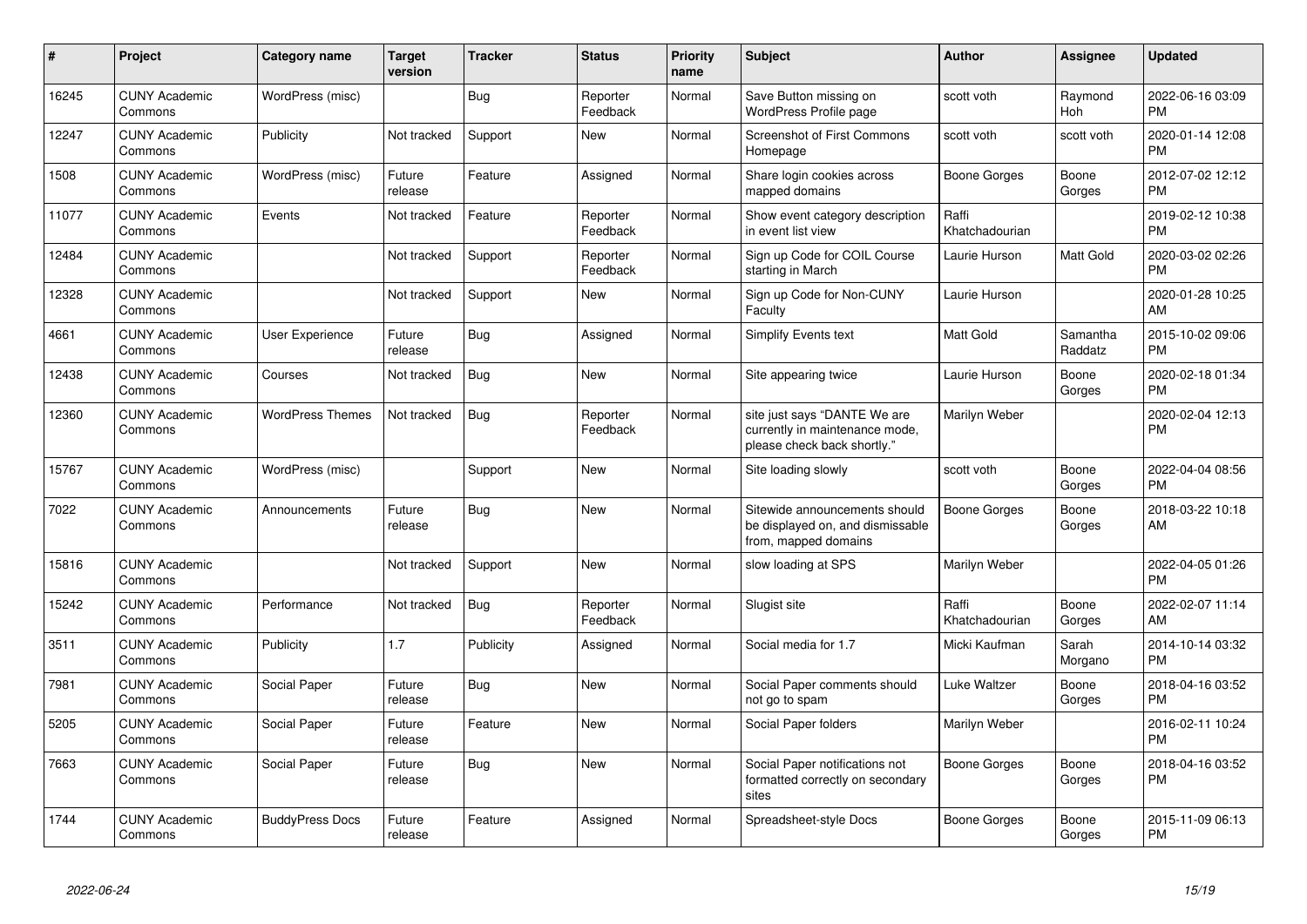| #     | Project                         | <b>Category name</b>     | <b>Target</b><br>version | <b>Tracker</b> | <b>Status</b>        | <b>Priority</b><br>name | Subject                                                                                                      | Author              | Assignee            | <b>Updated</b>                |
|-------|---------------------------------|--------------------------|--------------------------|----------------|----------------------|-------------------------|--------------------------------------------------------------------------------------------------------------|---------------------|---------------------|-------------------------------|
| 14908 | <b>CUNY Academic</b><br>Commons | Performance              |                          | <b>Bug</b>     | <b>New</b>           | Normal                  | Stale object cache on cdev                                                                                   | Raymond Hoh         | Boone<br>Gorges     | 2021-12-07 09:45<br>AM        |
| 860   | <b>CUNY Academic</b><br>Commons | Design                   | Future<br>release        | Design/UX      | Assigned             | Normal                  | <b>Standardize Button Treatment</b><br>Across the Commons                                                    | Chris Stein         | Chris Stein         | 2014-05-01 09:45<br>AM        |
| 2175  | CUNY Academic<br>Commons        | WordPress (misc)         | Not tracked              | Support        | Assigned             | Normal                  | Subscibe 2 vs. Jetpack<br>subscription options                                                               | local admin         | Matt Gold           | 2016-01-26 04:58<br><b>PM</b> |
| 11024 | <b>CUNY Academic</b><br>Commons | WordPress (misc)         | Future<br>release        | <b>Bug</b>     | New                  | Normal                  | Subsites should not show "you<br>should update your .htaccess<br>now" notice after permalink<br>setting save | <b>Boone Gorges</b> |                     | 2019-01-28 01:35<br><b>PM</b> |
| 9028  | <b>CUNY Academic</b><br>Commons | Onboarding               | Future<br>release        | Feature        | Assigned             | Normal                  | suggest groups to new members<br>during the registration process                                             | Matt Gold           | Chris Stein         | 2018-10-24 12:34<br><b>PM</b> |
| 5298  | <b>CUNY Academic</b><br>Commons |                          | Not tracked              | Publicity      | New                  | Normal                  | Survey Pop-Up Text                                                                                           | Samantha Raddatz    | Samantha<br>Raddatz | 2016-03-22 12:27<br><b>PM</b> |
| 16177 | <b>CUNY Academic</b><br>Commons | Reply By Email           |                          | <b>Bug</b>     | New                  | Normal                  | Switch to Inbound mode for RBE                                                                               | Raymond Hoh         | Raymond<br>Hoh      | 2022-05-30 04:32<br><b>PM</b> |
| 9515  | <b>CUNY Academic</b><br>Commons | <b>WordPress Plugins</b> | Not tracked              | <b>Bug</b>     | Reporter<br>Feedback | Normal                  | Text to Speech plugin - "More<br>Slowly" checkbox not working                                                | scott voth          | Boone<br>Gorges     | 2018-06-13 02:26<br><b>PM</b> |
| 9720  | <b>CUNY Academic</b><br>Commons | Authentication           | Future<br>release        | Feature        | New                  | Normal                  | The Commons should be an<br>oAuth provider                                                                   | <b>Boone Gorges</b> |                     | 2019-03-01 02:04<br><b>PM</b> |
| 8901  | <b>CUNY Academic</b><br>Commons | Accessibility            | Future<br>release        | Feature        | Assigned             | Normal                  | Theme analysis for accessibility                                                                             | <b>Matt Gold</b>    | Boone<br>Gorges     | 2022-04-26 11:59<br>AM        |
| 7828  | <b>CUNY Academic</b><br>Commons |                          | Not tracked              | Feature        | Assigned             | Normal                  | Theme Assessment 2017                                                                                        | Margaret Galvan     | Margaret<br>Galvan  | 2017-05-02 10:41<br><b>PM</b> |
| 8211  | <b>CUNY Academic</b><br>Commons | <b>WordPress Themes</b>  | Future<br>release        | Feature        | New                  | Normal                  | Theme Suggestions: Material<br>Design-Inspired Themes                                                        | Margaret Galvan     | Margaret<br>Galvan  | 2017-08-07 02:48<br><b>PM</b> |
| 12446 | <b>CUNY Academic</b><br>Commons | Groups (misc)            | Future<br>release        | Feature        | Reporter<br>Feedback | Normal                  | Toggle default site to group forum<br>posting                                                                | Laurie Hurson       | Laurie Hurson       | 2020-03-10 11:57<br>AM        |
| 11843 | <b>CUNY Academic</b><br>Commons | WordPress (misc)         | Future<br>release        | Design/UX      | New                  | Normal                  | Tweaking the Gutenberg Editor<br>Interface                                                                   | Laurie Hurson       |                     | 2022-04-26 12:00<br><b>PM</b> |
| 14911 | <b>CUNY Academic</b><br>Commons | <b>WordPress Themes</b>  | Not tracked              | Support        | New                  | Normal                  | Twentytwentyone theme                                                                                        | Marilyn Weber       |                     | 2021-10-28 10:37<br>AM        |
| 11545 | <b>CUNY Academic</b><br>Commons | <b>WordPress Plugins</b> | Not tracked              | Support        | New                  | Normal                  | Twitter searches in WordPress                                                                                | Gina Cherry         | Matt Gold           | 2019-09-23 01:03<br>PM        |
| 9926  | <b>CUNY Academic</b><br>Commons | <b>WordPress Plugins</b> | Future<br>release        | Bug            | New                  | Normal                  | twitter-mentions-as-comments<br>cron jobs can run long                                                       | Boone Gorges        | Boone<br>Gorges     | 2018-10-24 12:34<br>PM        |
| 2666  | <b>CUNY Academic</b><br>Commons | About page               | Not tracked              | Documentation  | Assigned             | Normal                  | <b>Update About Text</b>                                                                                     | Chris Stein         | Luke Waltzer        | 2016-03-04 11:19<br>AM        |
| 1460  | <b>CUNY Academic</b><br>Commons | Analytics                | Future<br>release        | Feature        | Assigned             | Normal                  | Update System Report                                                                                         | <b>Brian Foote</b>  | Boone<br>Gorges     | 2015-11-09 06:13<br>PM        |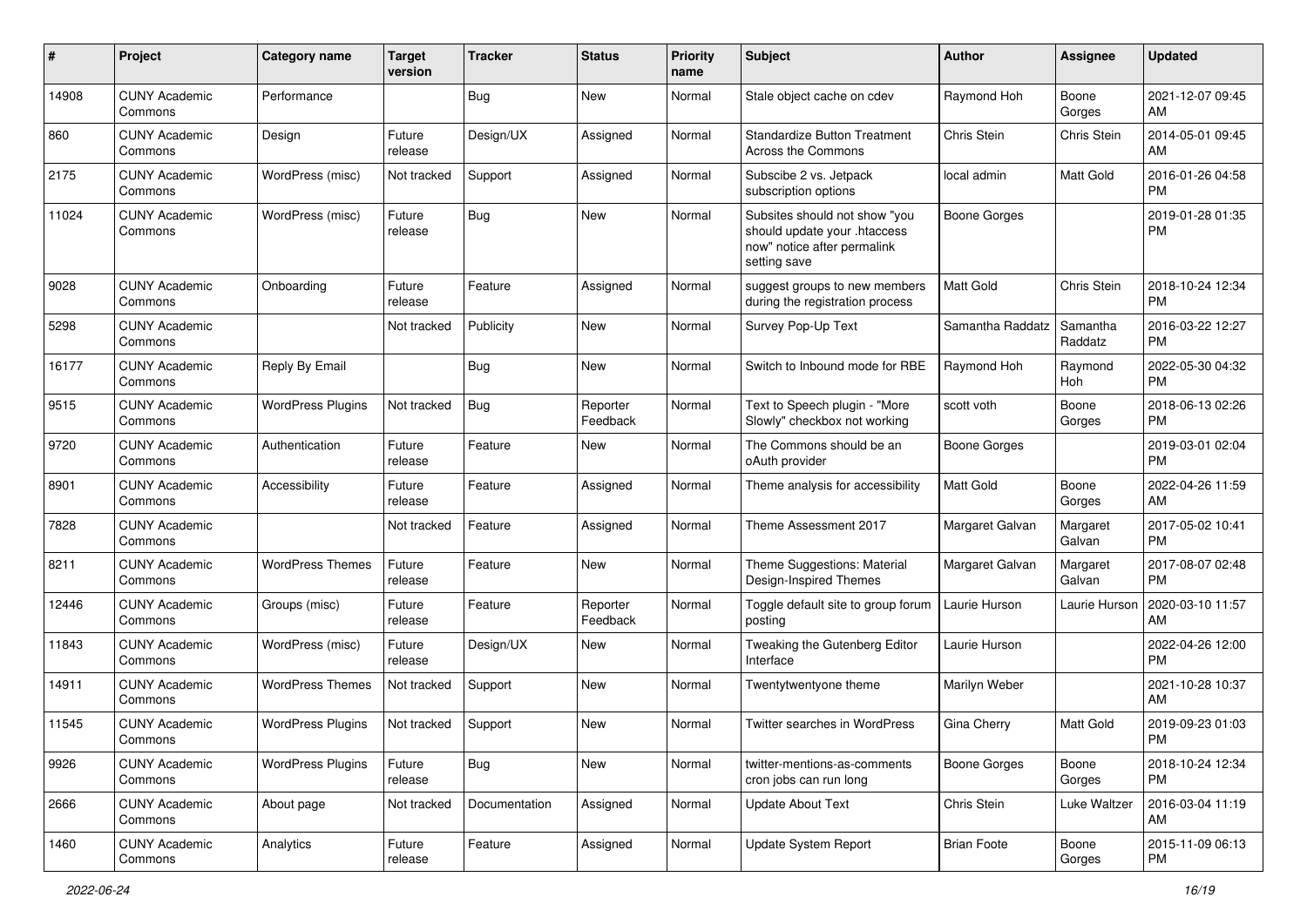| #     | Project                         | Category name             | Target<br>version | <b>Tracker</b> | <b>Status</b>        | <b>Priority</b><br>name | <b>Subject</b>                                                                                  | <b>Author</b>         | <b>Assignee</b>       | <b>Updated</b>                |
|-------|---------------------------------|---------------------------|-------------------|----------------|----------------------|-------------------------|-------------------------------------------------------------------------------------------------|-----------------------|-----------------------|-------------------------------|
| 12392 | <b>CUNY Academic</b><br>Commons | Help/Codex                | Not tracked       | Documentation  | <b>New</b>           | Normal                  | <b>Updates to Common Commons</b><br>Questions on Help Page                                      | scott voth            | Margaret<br>Galvan    | 2020-02-11 10:53<br>AM        |
| 12350 | <b>CUNY Academic</b><br>Commons | <b>Blogs (BuddyPress)</b> | Not tracked       | Support        | Reporter<br>Feedback | Normal                  | <b>URL</b> creation problem                                                                     | Marilyn Weber         |                       | 2020-02-03 11:27<br>AM        |
| 4027  | <b>CUNY Academic</b><br>Commons | Commons In A Box          | Not tracked       | Design/UX      | Assigned             | Normal                  | Usability review of CBOX update<br>procedures                                                   | Matt Gold             | Samantha<br>Raddatz   | 2015-05-11 06:36<br><b>PM</b> |
| 8898  | <b>CUNY Academic</b><br>Commons | Social Paper              | Not tracked       | Feature        | Assigned             | Normal                  | Usage data on docs and social<br>paper                                                          | Matt Gold             | Matt Gold             | 2017-11-16 11:32<br>AM        |
| 10368 | <b>CUNY Academic</b><br>Commons |                           | Future<br>release | Feature        | Assigned             | Normal                  | Use ORCID data to populate<br>academic profile page                                             | Stephen Francoeur     | Boone<br>Gorges       | 2018-09-25 01:53<br><b>PM</b> |
| 10040 | <b>CUNY Academic</b><br>Commons | WordPress (misc)          | Not tracked       | <b>Bug</b>     | Reporter<br>Feedback | Normal                  | User doesn't see full list of themes   Matt Gold                                                |                       | Boone<br>Gorges       | 2018-07-25 10:12<br>AM        |
| 14784 | <b>CUNY Academic</b><br>Commons |                           |                   | Support        | Reporter<br>Feedback | Normal                  | User report of logo problem when<br>using Customizer theme                                      | Marilyn Weber         |                       | 2021-09-17 10:25<br>AM        |
| 10273 | <b>CUNY Academic</b><br>Commons | Registration              | Not tracked       | Support        | Reporter<br>Feedback | Normal                  | users combining CF and campus<br>address                                                        | Marilyn Weber         |                       | 2019-09-18 10:58<br>AM        |
| 14538 | <b>CUNY Academic</b><br>Commons |                           | Not tracked       | Support        | Reporter<br>Feedback | Normal                  | <b>Weebly To Commons</b>                                                                        | Laurie Hurson         |                       | 2021-09-14 10:47<br>AM        |
| 9941  | <b>CUNY Academic</b><br>Commons | Wiki                      | Not tracked       | Support        | Assigned             | Normal                  | Wiki functionality                                                                              | <b>Matt Gold</b>      | Boone<br>Gorges       | 2018-06-26 10:57<br>AM        |
| 14483 | <b>CUNY Academic</b><br>Commons | WordPress - Media         | Not tracked       | Bug            | Reporter<br>Feedback | Normal                  | <b>Wordpress PDF Embed Stopped</b><br>Working after JITP Media Clone                            | <b>Patrick DeDauw</b> | Boone<br>Gorges       | 2021-05-20 01:51<br><b>PM</b> |
| 11517 | <b>CUNY Academic</b><br>Commons |                           | Not tracked       | Feature        | Assigned             | Normal                  | wp-accessibility plugin should not<br>strip 'target=" blank" by default                         | <b>Boone Gorges</b>   | Laurie Hurson         | 2019-09-24 09:57<br>AM        |
| 3691  | <b>CUNY Academic</b><br>Commons | <b>WordPress Plugins</b>  | Future<br>release | Bug            | New                  | Normal                  | <b>WPMU Domain Mapping</b><br>Debugging on cdev                                                 | Raymond Hoh           | Matt Gold             | 2014-12-12 09:04<br>AM        |
| 5234  | <b>CUNY Academic</b><br>Commons | Membership                | Future<br>release | Feature        | Assigned             | Normal                  | Write Unconfirmed patch for WP                                                                  | <b>Boone Gorges</b>   | Boone<br>Gorges       | 2016-10-24 11:18<br>AM        |
| 8675  | <b>CUNY Academic</b><br>Commons | User Onboarding           | Future<br>release | Bug            | Reporter<br>Feedback | Low                     | Add new User search screen calls<br>for the input of email address but<br>doesn't work with one | Paul Hebert           | Boone<br>Gorges       | 2017-10-11 11:17<br>AM        |
| 2223  | <b>CUNY Academic</b><br>Commons | <b>WordPress Plugins</b>  | Future<br>release | Feature        | Assigned             | Low                     | Add Participad to the CUNY<br><b>Academic Commons</b>                                           | <b>Matt Gold</b>      | Boone<br>Gorges       | 2014-09-17 10:03<br><b>PM</b> |
| 5016  | <b>CUNY Academic</b><br>Commons | Events                    | Future<br>release | Feature        | Assigned             | Low                     | Allow comments to be posted on<br>events                                                        | <b>Matt Gold</b>      | Raymond<br><b>Hoh</b> | 2019-03-01 02:23<br><b>PM</b> |
| 1167  | <b>CUNY Academic</b><br>Commons | <b>Email Invitations</b>  | Future<br>release | Feature        | <b>New</b>           | Low                     | Allow email invitations to be<br>resent                                                         | Boone Gorges          | Boone<br>Gorges       | 2015-11-12 12:53<br>AM        |
| 3354  | <b>CUNY Academic</b><br>Commons | <b>Group Files</b>        | Future<br>release | Feature        | Assigned             | Low                     | Allow Group Download of Multiple<br><b>Selected Files</b>                                       | <b>Matt Gold</b>      | Chris Stein           | 2014-08-01 08:50<br>AM        |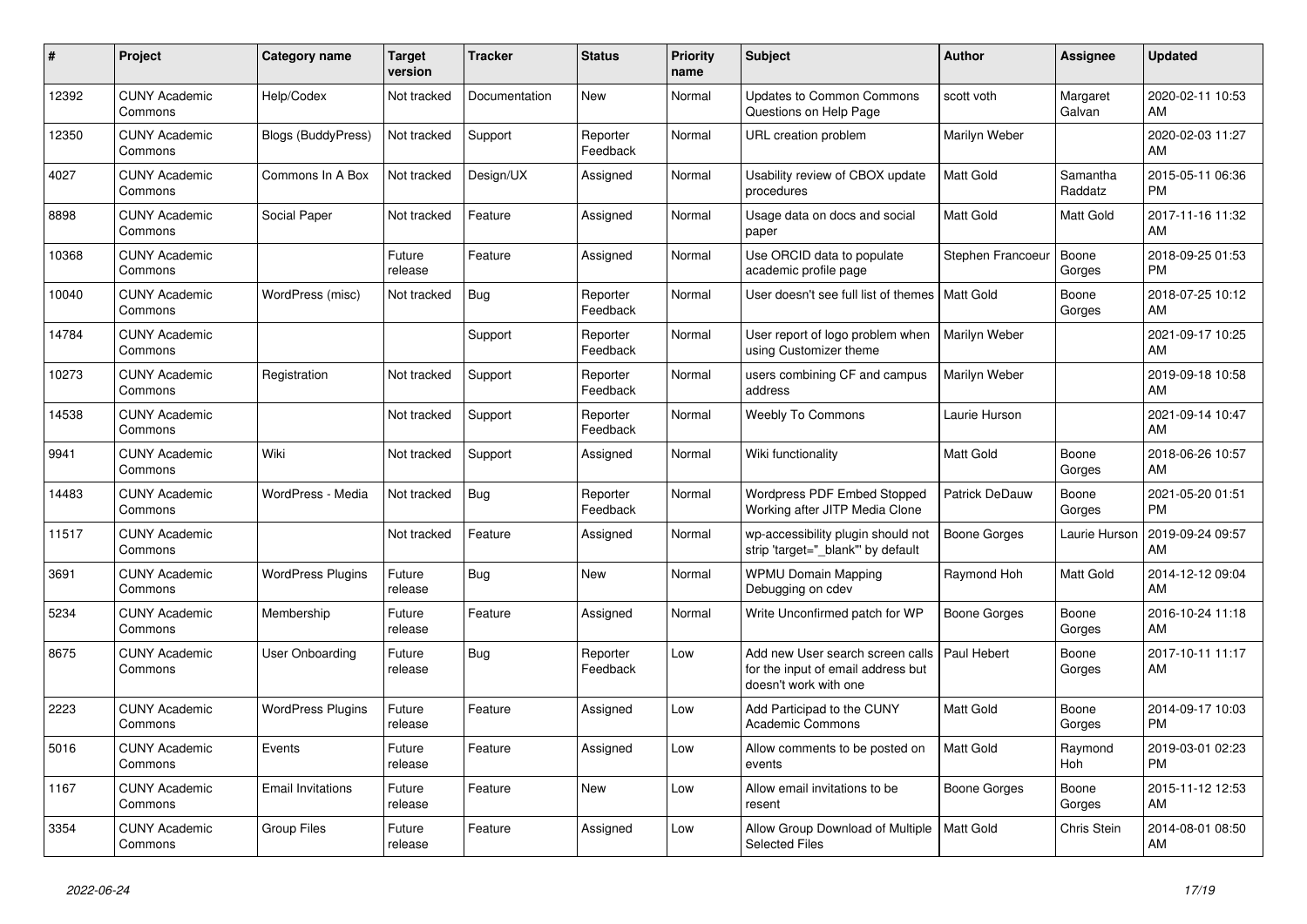| $\#$ | Project                         | <b>Category name</b>       | <b>Target</b><br>version | <b>Tracker</b> | <b>Status</b>        | <b>Priority</b><br>name | <b>Subject</b>                                                                                                                                        | Author                  | <b>Assignee</b>     | <b>Updated</b>                |
|------|---------------------------------|----------------------------|--------------------------|----------------|----------------------|-------------------------|-------------------------------------------------------------------------------------------------------------------------------------------------------|-------------------------|---------------------|-------------------------------|
| 1165 | <b>CUNY Academic</b><br>Commons | <b>Email Invitations</b>   | Future<br>release        | Feature        | Assigned             | Low                     | Allow saved lists of invitees under<br>Send Invites                                                                                                   | <b>Boone Gorges</b>     | Boone<br>Gorges     | 2015-11-09 06:03<br><b>PM</b> |
| 1166 | <b>CUNY Academic</b><br>Commons | <b>Email Invitations</b>   | Future<br>release        | Feature        | New                  | Low                     | Better organizational tools for<br>Sent Invites                                                                                                       | <b>Boone Gorges</b>     | Boone<br>Gorges     | 2015-11-09 06:02<br><b>PM</b> |
| 6749 | <b>CUNY Academic</b><br>Commons | Events                     | Future<br>release        | <b>Bug</b>     | New                  | Low                     | BPEO iCal request can trigger<br>very large number of DB queries                                                                                      | <b>Boone Gorges</b>     | Raymond<br>Hoh      | 2016-11-15 10:09<br><b>PM</b> |
| 1417 | <b>CUNY Academic</b><br>Commons | <b>BuddyPress Docs</b>     | Future<br>release        | Feature        | Assigned             | Low                     | Bulk actions for BuddyPress Docs                                                                                                                      | Boone Gorges            | Boone<br>Gorges     | 2016-10-17 10:41<br><b>PM</b> |
| 5058 | <b>CUNY Academic</b><br>Commons | Social Paper               | Future<br>release        | Feature        | New                  | Low                     | Can there be a clearer signal that<br>even when comments have<br>already been made you add<br>comments by clicking on the side?<br>(SP suggestion #5) | Marilyn Weber           | Samantha<br>Raddatz | 2016-02-11 10:24<br><b>PM</b> |
| 940  | <b>CUNY Academic</b><br>Commons | Redmine                    | Future<br>release        | Feature        | Assigned             | Low                     | Communication with users after<br>releases                                                                                                            | <b>Matt Gold</b>        | Dominic<br>Giglio   | 2012-09-09 04:36<br><b>PM</b> |
| 6392 | <b>CUNY Academic</b><br>Commons | Group Forums               | Future<br>release        | Design/UX      | Assigned             | Low                     | Composition/Preview Panes in<br>Forum Posts                                                                                                           | <b>Luke Waltzer</b>     | Paige Dupont        | 2016-10-21 04:26<br><b>PM</b> |
| 3080 | <b>CUNY Academic</b><br>Commons | <b>Group Files</b>         | Future<br>release        | Feature        | Assigned             | Low                     | Create a system to keep track of<br>file changes                                                                                                      | <b>Matt Gold</b>        | Boone<br>Gorges     | 2014-02-26 10:04<br><b>PM</b> |
| 3615 | <b>CUNY Academic</b><br>Commons | Redmine                    | Not tracked              | Feature        | New                  | Low                     | Create Redmine issues via emai                                                                                                                        | Dominic Giglio          | Boone<br>Gorges     | 2017-11-16 11:36<br>AM        |
| 333  | <b>CUNY Academic</b><br>Commons | <b>Email Notifications</b> | Future<br>release        | Feature        | Assigned             | Low                     | Delay Forum Notification Email<br>Delivery Until After Editing Period<br>Ends                                                                         | Matt Gold               | Raymond<br>Hoh      | 2015-11-09 06:01<br><b>PM</b> |
| 310  | <b>CUNY Academic</b><br>Commons | BuddyPress (misc)          | Future<br>release        | Feature        | Assigned             | Low                     | <b>Friend Request Email</b>                                                                                                                           | <b>Matt Gold</b>        | Samantha<br>Raddatz | 2015-11-09 05:08<br><b>PM</b> |
| 8498 | <b>CUNY Academic</b><br>Commons | <b>WordPress Plugins</b>   | Future<br>release        | Feature        | <b>New</b>           | Low                     | <b>Gravity Forms Email Users</b>                                                                                                                      | Raffi<br>Khatchadourian | <b>Matt Gold</b>    | 2017-10-13 12:58<br><b>PM</b> |
| 2013 | <b>CUNY Academic</b><br>Commons | <b>Public Portfolio</b>    | Future<br>release        | Feature        | Assigned             | Low                     | Have Profile Privacy Options<br>show up only for filled-in fields                                                                                     | Matt Gold               | Boone<br>Gorges     | 2015-11-09 06:09<br><b>PM</b> |
| 3048 | <b>CUNY Academic</b><br>Commons | <b>Public Portfolio</b>    | Future<br>release        | Feature        | New                  | Low                     | Images for rich text profile fields                                                                                                                   | <b>Boone Gorges</b>     | Boone<br>Gorges     | 2014-02-19 12:56<br><b>PM</b> |
| 2577 | <b>NYCDH Community</b><br>Site  |                            |                          | Feature        | Assigned             | Low                     | Investigate Potential to Add Links<br>to the Forum                                                                                                    | Mark Newton             | Alex Gil            | 2013-05-16 09:40<br><b>PM</b> |
| 1456 | <b>CUNY Academic</b><br>Commons | Group Invitations          | Future<br>release        | Feature        | Reporter<br>Feedback | Low                     | Invite to Group Button from Profile   Matt Gold<br>Field                                                                                              |                         | Samantha<br>Raddatz | 2015-11-09 05:59<br><b>PM</b> |
| 6389 | <b>CUNY Academic</b><br>Commons | <b>BuddyPress Docs</b>     | Future<br>release        | Feature        | New                  | Low                     | Make Discussion Area Visible<br>When Editing a Doc                                                                                                    | Luke Waltzer            | Boone<br>Gorges     | 2016-10-21 04:16<br>PM        |
| 58   | <b>CUNY Academic</b><br>Commons | BuddyPress (misc)          | Future<br>release        | Feature        | Assigned             | Low                     | Make member search sortable by<br>last name                                                                                                           | Roberta Brody           | Boone<br>Gorges     | 2010-08-26 02:38<br>PM        |